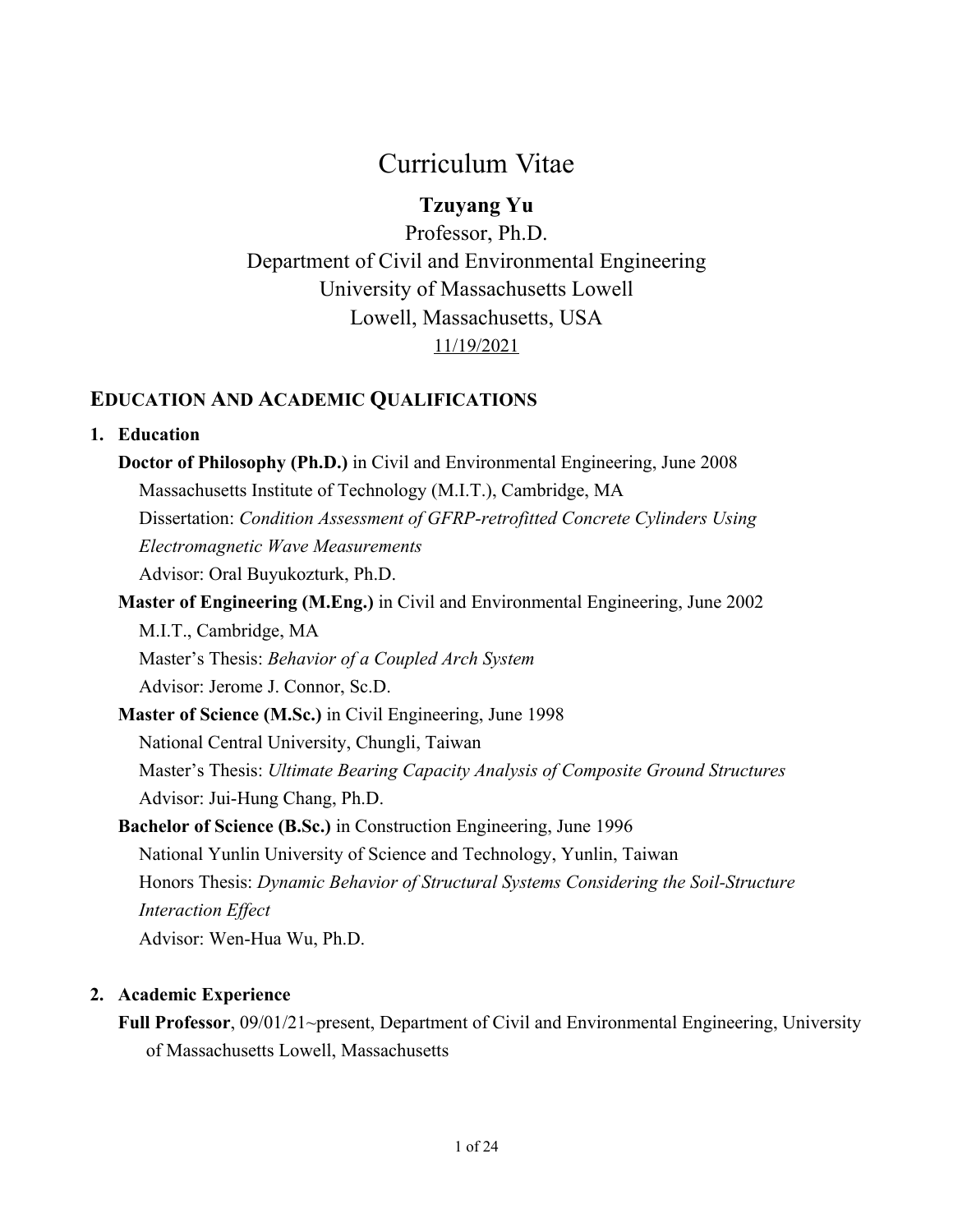- **Associate Chair for Doctoral Studies**, 09/01/16~08/31/21, Department of Civil and Environmental Engineering, University of Massachusetts Lowell, Massachusetts
- **Associate Professor**, 09/01/14~08/31/21, Department of Civil and Environmental Engineering, University of Massachusetts Lowell, Massachusetts
- **Visiting Associate Professor**, 07/26/16~07/28/16, College of Engineering, National Chung-Hsing University (NCHU), Taichung, Taiwan
- **Assistant Professor**, 09/01/08~08/31/14, Department of Civil and Environmental Engineering, University of Massachusetts Lowell, Massachusetts
- **Visiting Assistant Professor**, 08/14/13~08/22/13, College of Engineering, National Chung-Hsing University (NCHU), Taichung, Taiwan
- **Research Assistant**, 09/01/03~06/30/08, Department of Civil and Environmental Engineering, M.I.T., Cambridge, Massachusetts
- **Research Assistant**, 10/01/00~07/15/01, Institute of Earth Sciences, Academia Sinica, Taipei, Taiwan

## **PUBLICATIONS**

### **Books and Book Chapters (13)**

|   | 2009 | Yu, T. Damage Detection of GFRP-concrete Systems Using Electromagnetic Waves:                                   |
|---|------|-----------------------------------------------------------------------------------------------------------------|
|   |      | Theory and Experiment. Lambert Academic Publishing (LAP), September, Koln,<br>Germany (ISBN: 978-3-8383-1186-9) |
| 2 | 2009 | Buyukozturk, O., and T. Yu, "Chapter 7: A Novel Structural Assessment Technique to                              |
|   |      | Prevent Damaged FRP-Wrapped Concrete Bridge Piers from Collapse," In: Seismic Risk                              |
|   |      | Assessment and Retrofitting: With Special Emphasis on Existing Low Rise Structures                              |
|   |      | (Geotechnical, Geological and Earthquake Engineering Series), Springer, New York,                               |
|   |      | NY (ISBN: 978-9-0481-2680-4); doi: 10.1007/9789048126811.                                                       |
| 3 | 2012 | Gyekenyesi, A.I., T. Yu, P. Shull, A.A. Diaz, H.F. Wu. (ed.), Proceedings of                                    |
|   |      | Nondestructive Characterization for Composite Materials, Aerospace Engineering, Civil                           |
|   |      | Infrastructure, and Homeland Security, vol. 8347, SPIE, San Diego, CA (ISBN: 978-0-                             |
|   |      | 8194-9004-9); doi: 10.1117/12.928751.                                                                           |
| 4 | 2013 | Yu, T., Gyekenyesi, A.I., P. Shull, A.A. Diaz, H.F. Wu. (ed.), <i>Proceedings of</i>                            |
|   |      | Nondestructive Characterization for Composite Materials, Aerospace Engineering, Civil                           |
|   |      | Infrastructure, and Homeland Security, vol. 8694, SPIE, San Diego, CA (ISBN: 978-0-                             |
|   |      | 8194-9477-1); doi:10.1117/12.2029916.                                                                           |
| 5 | 2014 | Yu, T. "Chapter 12: Laser-based Sensing," In: Sensor Technologies for Civil                                     |
|   |      | Infrastructures: Performance Assessment and Health Monitoring, M.L. Wang, J.P.                                  |
|   |      | Lynch, H. Sohn (ed.), Woodhead Publishing, Cambridge, UK (ISBN: 978-1-7824-2244-                                |
|   |      | $0$ ) / Revision in 2020.                                                                                       |
| 6 | 2014 | Wu, H.F., T. Yu, A.L.Gyekenyes, P.J. Shull (ed.), Proceedings of Nondestructive                                 |
|   |      | Characterization for Composite Materials, Aerospace Engineering, Civil Infrastructure,                          |
|   |      |                                                                                                                 |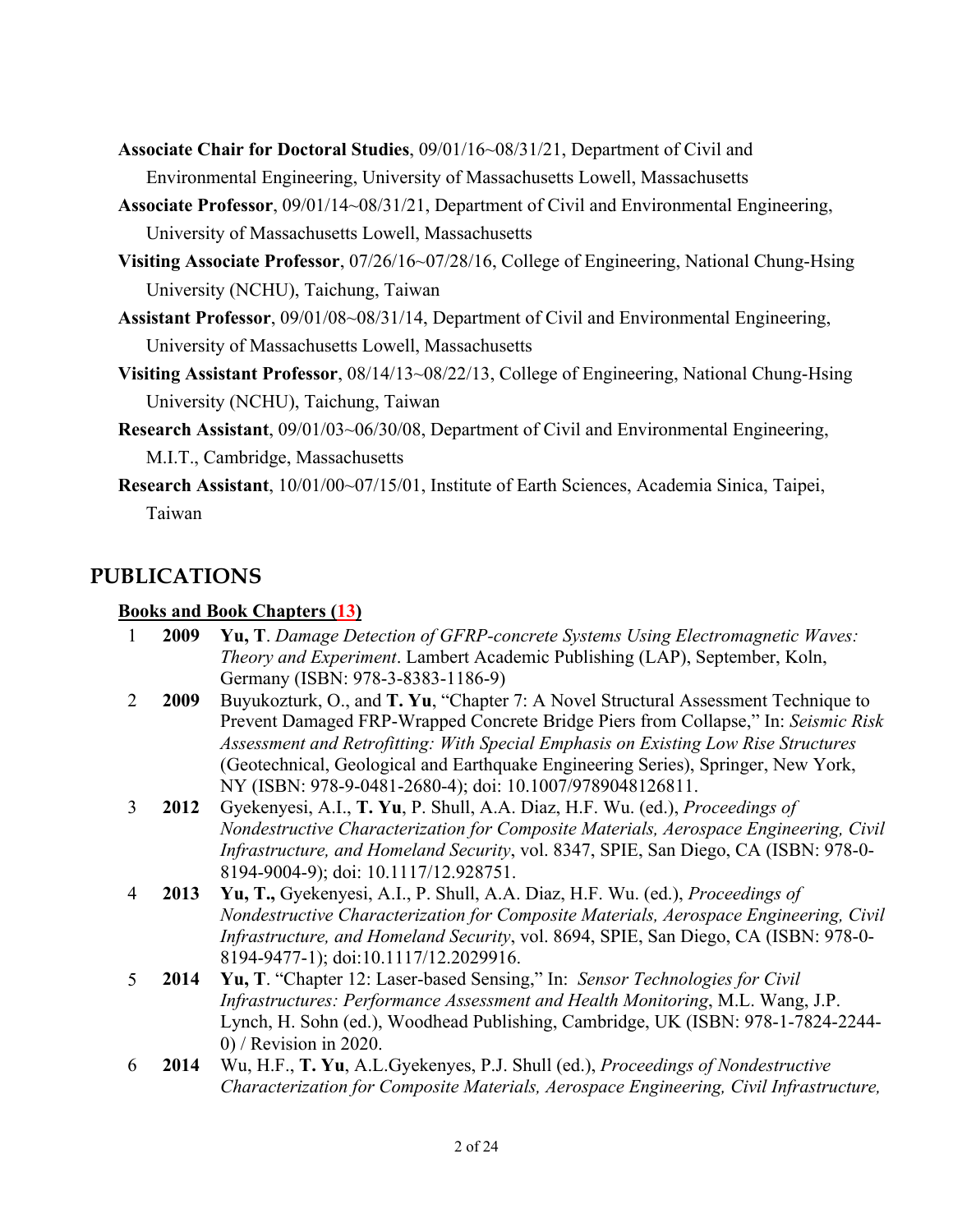*and Homeland Security* , vol. 9063, SPIE, San Diego, CA (ISBN: 978-0-8194-9989-9); doi: 10.1117/12.2052786

- 7 **2016 Yu, T.**, A.L. Gyekenyesi, P.J. Shull, H.F. Wu (ed.), *Proceedings of Nondestructive Characterization and Monitoring of Advanced Materials, Aerospace, and Civil Infrastructure X*, vol. 9804, SPIE, San Diego, CA (ISBN: 978-1-5106-0045-4); doi: doi:10.1117/12.2218739
- 8 **2017** H. F. Wu; A.L. Gyekenyesi; P.J. Shull, **T. Yu** (ed.), *Proceedings of Nondestructive Characterization and Monitoring of Advanced Materials, Aerospace, and Civil Infrastructure XI*, vol. 10169, SPIE, Portland, OR (ISBN: 978-1-5106-0823-8), doi: 10.1117/12.2280363.
- 9 **2018** P.J. Shull, A.L. Gyekenyesi, **T. Yu**, H.F. Wu (ed.), *Proceedings of Nondestructive Characterization and Monitoring of Advanced Materials, Aerospace, Civil Infrastructure, and Transportation XII*, vol. 10599, SPIE, Denver, CO, doi: 10.1117/12.2326422.
- 10 **2019** A.L. Gyekenyesi, **T. Yu**, P. Shull, F.H. Wu, (ed.), *Proceedings of Nondestructive Characterization and Monitoring of Advanced Materials, Aerospace, Civil Infrastructure, and Transportation XIII*, vol. 10971, SPIE, Denver, CO, doi: 10.1117/12.2534551.
- 11 **2020 Yu, T.**, P. Shull, F.H. Wu, A. Gyekenyesi (ed.), *Proceedings of Nondestructive Characterization and Monitoring of Advanced Materials, Aerospace, Civil Infrastructure, and Transportation VIX*, vol. 11380, SPIE, doi: 10.1117/12.2572578.
- 12 **2021 Yu, T.**, F.H. Wu, P. Shull, A. Gyekenyesi (ed.), *Proceedings of Nondestructive Characterization and Monitoring of Advanced Materials, Aerospace, Civil Infrastructure, and Transportation VIX*, vol. 11592, SPIE, doi: 10.1117/12.2591896.
- 13 **2021 Yu, T.**, *A Concise Approach to Dynamics*, Cambridge Scholars Publishing, Cambridge, U.K. (ISBN: 9781527568174)
- 14 **2021 Yu, T.**, "Distributed Surface Sensing for Structural Health Monitoring using Smart Textiles," In: The Rise of Smart Cities: Advanced Structural Sensing and Monitoring Systems, A.H. Alavi, M.Q. Feng, P. Jiao, Z.S. Kohdaei (ed.), Elsevier (*to be published*)

### **Refereed Journal Articles (29/32)**

- 1 **2006** Buyukozturk O., **T. Yu**, JA Ortega. A methodology for determining complex permittivity of construction materials based on transmissiononly coherent, wide-bandwidth free-space measurements. *Cement and Concrete Composites*; 28 (4): 349-359; doi:10.1016/j.cemconcomp.2006.02.004
- 2 **2008 Yu, T.**, O. Buyukozturk. A far-field airborne radar NDT technique for detecting debonding in GFRP-retrofitted concrete structures. *NDT&E International*; 41: 10-24; doi:10.1016/j.ndteint.2007.07.002
- 3 **2009** Buyukozturk O., **T. Yu**. Far-field radar NDT technique for detecting GFRP debonding from concrete. *Construction Building Materials*; 23 (4): 1678-1689; doi:10.1016/j.conbuildmat.2007.09.009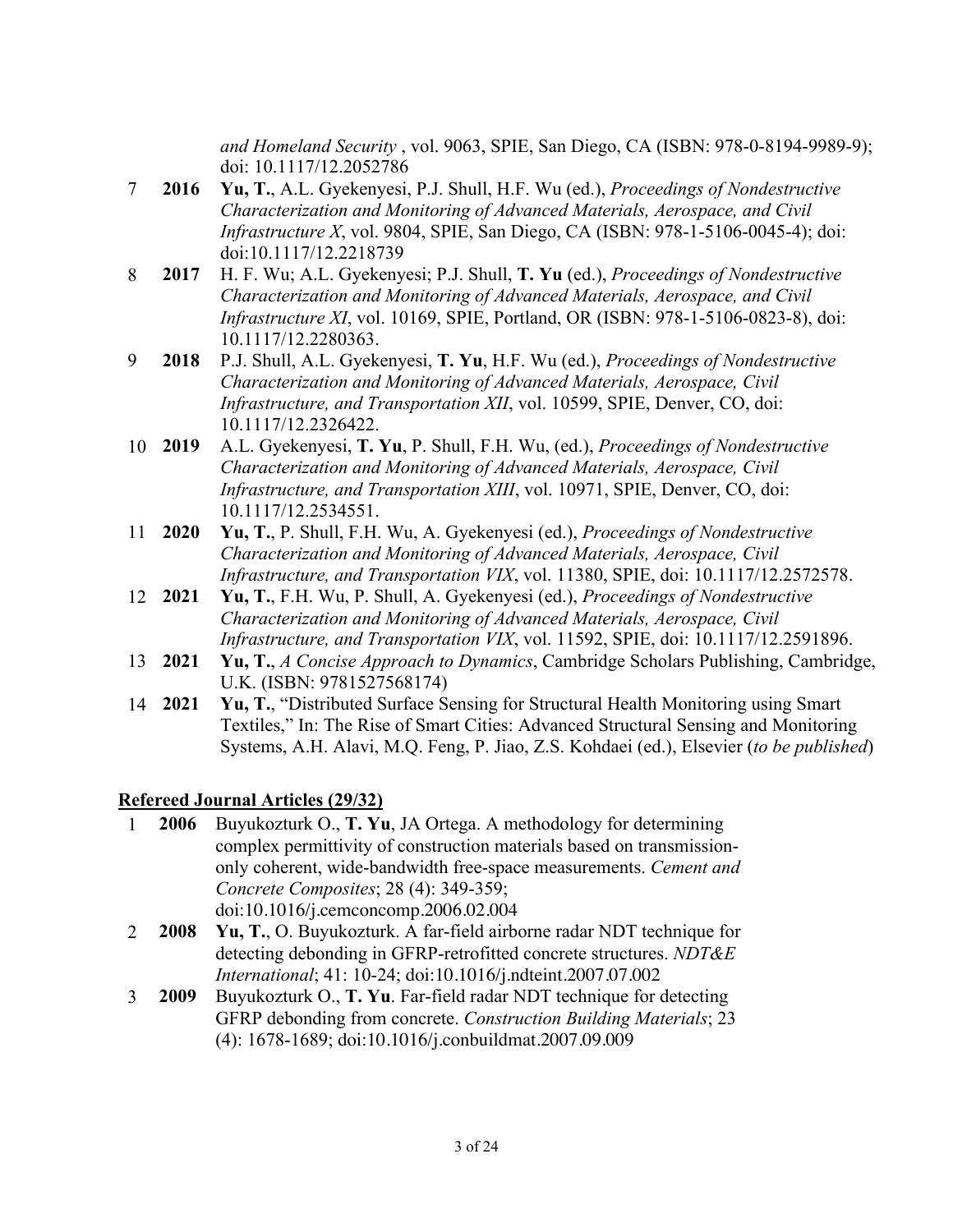- 4 **2011 Yu, T**. A distant damage assessment method for multi-layer composite systems using electromagnetic waves, *Journal of Engineering Mechanics*, ASCE; 137 (8): 547-560; doi:10.1016/j.conbuildmat.2007.09.009
- 5 **2012** Zou, X., A. Chao, Y. Tian, N. Wu, Y. Tian, **T. Yu**, and X. Wang, An experimental study on the concrete hydration process using Fabry-Perot fiber optic temperature sensors. *Measurement*; 45: 1077-82; doi:10.1016/j.measurement.2012.01.034
- 6 **2012 Yu, T.**, C. Niezrecki, F. Ansari, Muldi-modal remote sensing system for transportation infrastructure inspection and monitoring, *Advanced Research in Applied Artificial Intelligence*, 7345: 95-103; doi: 10.1007/978-3-642- 31087-4\_11
- 7 **2013** Zou, X., A. Chao, Y. Tian, N. Wu, Y. Tian, **T. Yu**, and X. Wang. A novel Fabry-Perot fiber optic temperature sensor embedded into Portland cement concrete for early age hydration heat study. *Smart Structures and Systems*; 12 (1): 041-054; doi:10.12989/sss.2013.12.1.041
- 8 **2013 Yu, T.**, B. Boyaci, F.H. Wu. A parametric study of the transient electromagnetic response of GFRP-wrapped concrete cylinders. *Research in Nondestructive Evaluation (RNDE)*; 24 (3): 125-153; doi:10.1080/09349847.20.2012.713162
- 9 **2015** Zou, X., T. Schmidtt, D. Perloff, N. Wu, T. Yu, and X. Wang (2015), Nondestructive corrosion detection using fiber optic photoacoustic generator, *Measurement* 62; 74-80; doi:10.1016/J.MEASUREMENT.2014.11.004
- 10 **2015** Wang, M., S. Jeon, C. Su, **T. Yu**, L-S. Tan, L.Y. Chiang, Synthesis of Photoswitchable Magnetic Au–Fullerosome Hybrid Nanomaterials for Permittivity Enhancement Applications, *Molecules* 20 (8); 14746-14760, doi: 10.1039/c5nr07363d
- 11 **2015 Yu, T**., T.K. Cheng, A. Zhou, D. Lau, Defect Detection of FRP-bonded Concrete System using Acoustic-laser and Imaging Radar Techniques, *Construction and Building Materials* 109; 146-155, doi: 10.1016/j.conbuildmat.2015.12.113
- 12 **2015** Wang, M., S. Jeon, C. Su, **T. Yu**, L-S. Tan, L.Y. Chiang, Novel photoswitchable dielectric properties on nanomaterials of electronic coreshell Au-fullerosomes for GHz frequency applications, *Nanoscale*, doi: 10.1039/C5NR07363D
- 13 **2017 Yu, T.** Quantitative assessment of CFRP-concrete cylinders using synthetic aperture radar images, *Research in Nondestructive Evaluation (RNDE),* 28 (3); doi: 10.1080/09349847.2016.1173266
- 14 **2016** Wang, M., **T. Yu**, L-S. Tan, A. Urbas, L. Chiang, Tunability of RF-Responses by Plasmonic Dielectric Amplification Using Branched e–- Polarizable C60-Adducts on Magnetic Nanoparticles, *Journal of Physical Chemistry Part C*, doi: 10.1021/acs.jpcc.6b05279
- 15 **2016 Yu, T.**, T.K. Cheng, A. Zhou, D. Lau, Defect detection of FRP-bonded concrete system using acoustic-laser and imaging radar techniques, *Construction and Building Materials,* 109; 146-155, doi.org/10.1016/j.conbuildmat.2015.12.113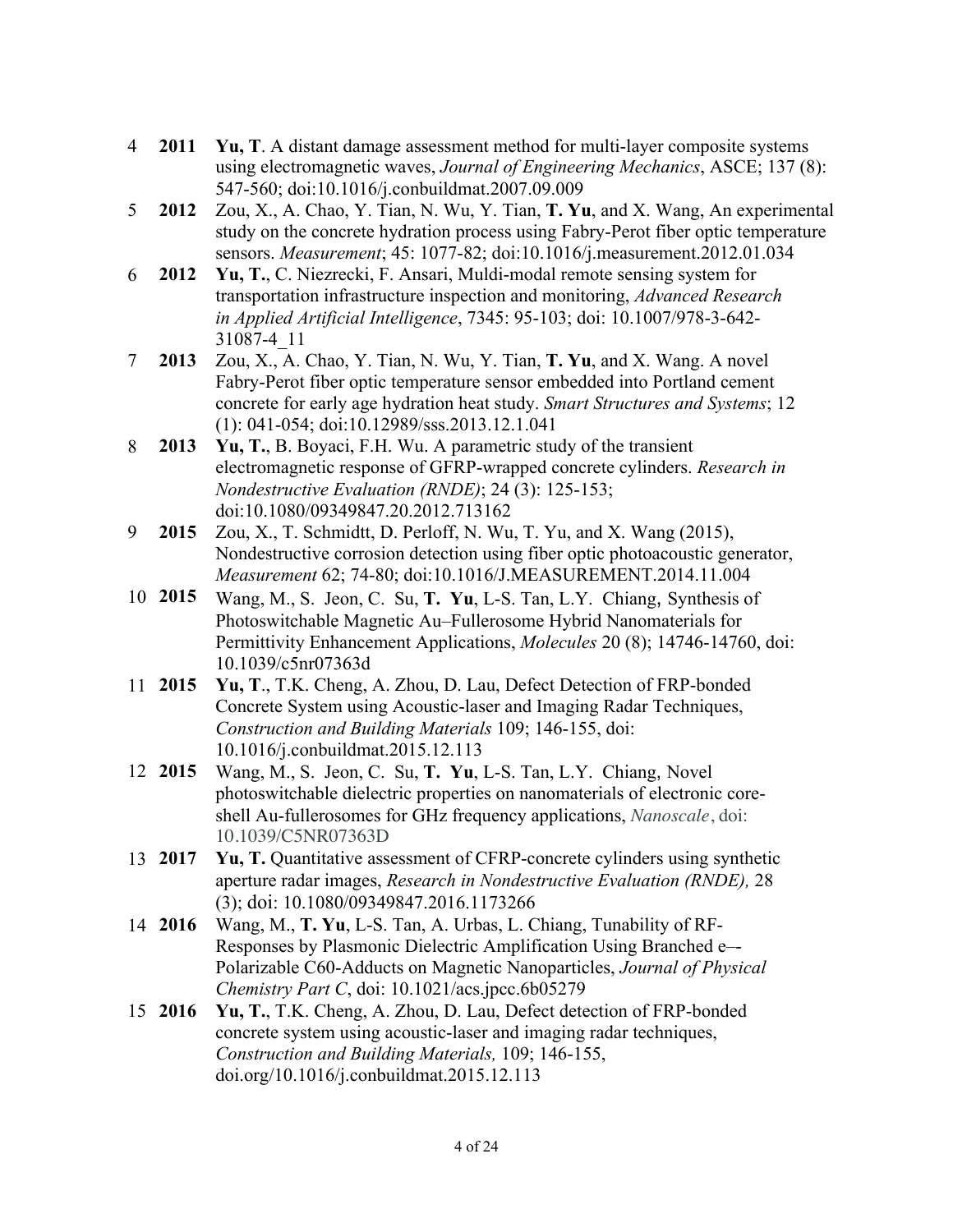- 16 **2017 Yu, T.**, J. Owusu-Twumasi, V. Le, Q. Tang, N. D'Amico, Surface and Subsurface Remote Sensing of Concrete Structures using Synthetic Aperture Radar Imaging, *ASCE, Journal of Structural Engineering*, ASCE, 143(10); 1-11, doi: 10.1061/(ASCE)ST.1943-541X.0001730
- 17 **2018** Du, C., J. Owusu Twumasi, Q. Tang, X. Guo, J. Zhou, **T. Yu**, X. Wang, Alloptical Photoacoustic Sensors for Steel Rebar Corrosion Monitoring, *Sensors*, 18, 1353, doi:10.3390/s18051353
- 18 **2018** Alzeyadi, A., **T. Yu**, Characterization of Moisture Content in a Concrete Panel using Synthetic Aperture Radar Images, *Journal of Aerospace Engineering*, ASCE, 32 (1); doi.org/10.1061/(ASCE)AS.1943-5525.0000945
- 19 **2018** Wang, M., **T. Yu**, L-S Tan, A. Urbas, L. Chiang, Enhancement of Photoswitchable Dielectric Property by Conducting Electron Donors on Plasmonic Coreâ $\epsilon$ "Shell Gold-Fluorenyl C60 Nanoparticles, *Journal of Physical Chemistry C*, 122(23); 12512-23, doi:10.1021/acs.jpcc.8b02676
- 20 **2018** Alzeyadi, A., **T. Yu**, Moisture determination of concrete panel using SAR imaging and the K-R-I transform, *Construction and Building Materials* 184; 351-360, doi:10.106/j.conbuildmat.2018.06.209
- 21 **2018** Tang, Q., **T. Yu**, Surface rust detection using ultrasonic waves in a cylindrical geometry by finite element simulation, *Infrastructures* 3, 29; doi:10.3390/infrastructures3030029
- 22 **2018** Yin, H., M. Wang, **T. Yu**, L-S Tan, L.Y. Chiang, Photoswitchable Charge-Polarizer on GHz-Responsive Trilayered Core-Shell Dielectric Nanoparticles, *Molecules*, 23; 1873, doi:10.3390/molecules23081873
- 23 **2019** Tang, Q., J. Hu, **T. Yu**, Electromagnetic evaluation of brick specimens using synthetic aperture radar imaging, *NDT&E International*, 104; 98-107, doi:10.1016/j.ndteint.2019.04.006
- 24 **2019** Du, C, Q. Tang, J. Zhou, X. Guo, **T. Yu**, X. Wang, Fiber Optic Sensors Based on Photoacoustic Effect for Rebar Corrosion Measurement, *IEEE Transactions on Instrumentation and Measurement*, 68 (11); 4559-65, doi: 10.1109/TIM.2018.2890318
- 25 **2020** Du, C., S. Dutta, P. Kurup, **T. Yu**, X. Wang, A review of railway infrastructure monitoring using fiber optic sensors, *Sensors and Actuators A: Physical*, 303; 111728, doi: 10.1016/j.sna.2019.111728
- 26 **2020** Tang, Q., C. Du, X. Wang, **T. Yu**, Temperature and crack detection of steel rods using an all-optical photoacoustic ultrasound system, *Construction and Building Materials*, 262; 119537, doi: 10.1016/j.conbuildmat.2020.119537
- 27 **2020** Alzeyadi, A., **T. Yu**, Subsurface characterization of moisture content and water-to-cement ratio of concrete specimens using remote synthetic aperture radar imaging, *Journal of Applied Remote Sensing*, 14 (2); 024520-1-17, doi: 10.1117/1.JRS.14.024520
- 28 **2020** Wang, M., H. Yin, **T. Yu**, L-S. Tan, A. Urbas, L.Y. Chiang, Reversable enlargement of photoswitchable dielectric properties by plasmonic [60]fullerrenyl core-shell nanoparticles on graphene nanosheets, *Journal of Physical Chemistry C*, 124(10); 5759-71, doi: 10.1021/acs.jpcc.9b10102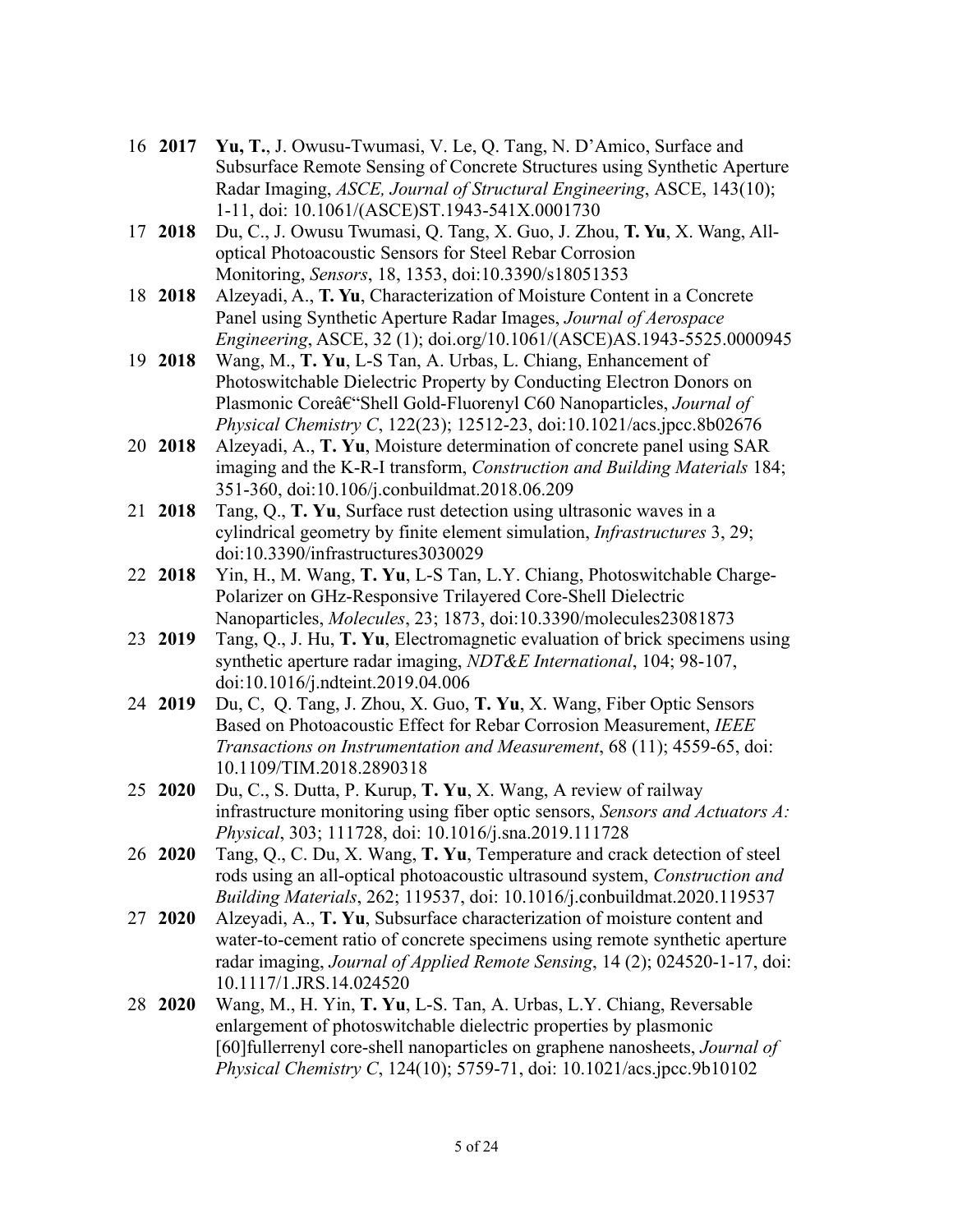- 29 **2020** Biondi, A.M., Q. Tang, J. Zhou, X. Guo, R. Wu, J. Wang, X. Wang, **T. Yu**, Structural health monitoring of a bridge using fiber optic sensing textile, *Structural Health Monitoring* (*under review*)
- 30 **2020 Yu, T.**, Q. Tang, S. Vinayaka, J. Wang, Laser Doppler vibrometer monitoring of a steel Railroad bridge under traffic loading, *NDT/E International* (*under review*)
- 31 **2021** Alzeyadi, A., **T. Yu**, Remote characterization of chloride content in concrete specimens using synthetic aperture radar images, *Construction and Building Materials*, 302 (4); 124317; doi:10.1016/j.conbuildmat.2021.124317
- 32 **2020 Yu, T.**, S. Ahmed, Q. Tang, Multi-modal structural health monitoring of a reinforced concrete beam under three-point bending, *Construction and Building Materials* (*under review*)

#### **Refereed Conference Articles with Presentations (67)**

- 1 **2000** Chang J-H, T. Yu. Finite element analysis of the energy criterion for crack extension. In: Proc. Symp. Recent Engng Computation. Sept. 1-3, Chungli, Taiwan (in Chinese). 2 **2000** Chang J-H, T. Yu. Calculation of energy flux vector on a plane crack in elastic
- bimaterial media, In: Proc 5th Natl Conf Structural Engng. Aug. 28-30, Taichung, Taiwan (in Chinese).
- 3 **2003** Buyukozturk O, T. Yu. Structural health monitoring and seismic impact assessment, In: Proc. of the 5th Natl Conf on Earthquake Engng. May 26-30, Istanbul, Turkey.
- 4 **2006** Buyukozturk O, T. Yu. Detecting deterioration behind GFRP wrap strengthening of bridge columns. (Keynote paper) In: Proc. Structural Faults & Repair, Jun. 13-15, Edinburgh, Scotland, UK.
- 5 **2006** Buyukozturk O, T. Yu. Understanding and assessment of debonding failures in FRPconcrete systems. In: Proc. of the 7th Intl. Congress on Advances in Civil Eng., Oct. 11- 13, Istanbul, Turkey.
- 6 **2007** Buyukozturk O, T. Yu. A novel structural assessment technique to prevent damaged FRP-wrapped concrete bridge piers from total collapse. In: Proc. of the Intl. Workshop on Measures for the Prevention of Total Collapse of Existing Low-Rise Structures, Nov. 17-20, Istanbul, Turkey.
- 7 **2008** Yu, T., O Buyukozturk. A distant real-time radar NDE technique for the in-depth inspection of glass fiber reinforced polymer-retrofitted concrete columns. In: Proc. of SPIE, Vol.6934, Mar. 10-13, San Diego, CA; doi:10.1117/12.776270
- 8 **2009** Yu, T. Determining the optimal parameters in a distant radar NDE technique for debonding detection of GFRP-concrete systems. In: Proc. of SPIE, Vol. 7294, Mar. 9-12, San Diego, CA; doi:10.1117/12.815895
- 9 **2009** Laflamme, S., T. Yu, JJ Connor. Intelligent controller for smart base isolation of masonry structures, In: Proc. of the CanSmart 2009 Intl Workshop on Smart Mater. and Struct., Oct. 22-23, Montreal, Quebec, Canada.
- 10 **2010** Yu, T., R. Haupt. Damage inspection of fiber reinforced polymer-concrete systems using a distant acoustic-laser NDE technique, In: Proc SPIE Smart Structures/NDE Conf., San Diego, CA; doi: 10.1117/12.847630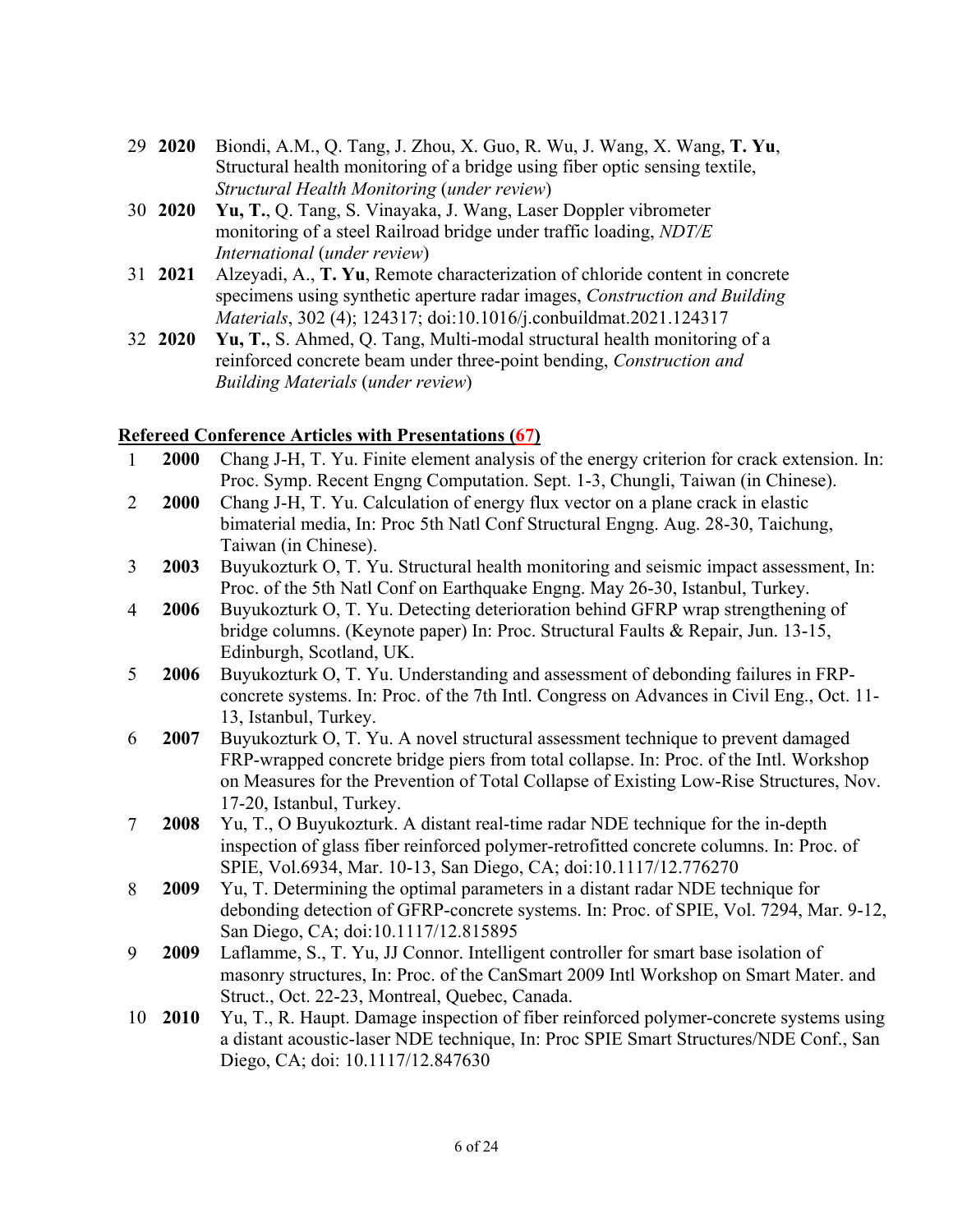- 11 **2011** Solak, I.C., **T. Yu**. Dielectric Measurement and Modeling of Cementitious Composite Panels Using a Coaxial Probe. In: *Proc SPIE Smart Structures/NDE Conf.*, San Diego, CA; doi: 10.1117/12.872439
- 12 **2011 Yu, T.,** B. Boyaci. Geometric Analysis for the Size Estimation of Subsurface Delamination in Transient Electromagnetic Response. In: *Proc SPIE Smart Structures/NDE Conf.*, San Diego, CA; doi: 10.1117/12.880558
- 13 **2011 Yu, T.**, Dielectric deamplification of multiphase cementitious composites in the frequency range of 0.5~4.5 GHz. In: *Proc Electrical Insulation Conf. (EIC)*, IEEE; doi:10.1109/EIC.2011.5996169
- 14 **2011 Yu, T.**, H. Wang, H. Liu. Denoising of Time Domain Responses in Wireless Sensor Network for the Structural Health Monitoring of Transportation Infrastructure. In: *Proc. SpringSim ANSS*, SCS/ACM, pp.183-187 (ISBN:1-930638-56-6)
- 15 **2012** Lai, C-P, Y-J Ren, **T. Yu**. Scanning array radar system for bridge subsurface imaging. In: *Proc SPIE Smart Structures/NDE Conf.*, Vol. 8347, San Diego, CA; doi: 10.1117/12.915647
- 16 **2012** Liu, H., **T. Yu**, M.L. Wang. Condition assessment of rebar corrosion in concrete bridge decks using ground-penetrating radar. In: *Proc SPIE Smart Structures/NDE*, San Diego, CA *(Presentation Only)*
- 17 **2012 Yu, T.**, S. Ahmed. Dielectric dispersion of cement paste and cement mortar specimens in the frequency range of 0.5GHz to 2GHz. In: *Proc SPIE Smart Structures/NDE*, San Diego, CA *(Presentation Only)*
- 18 **2012 Yu, T.** Noncontact microwave NDT for rebar detection in concrete bridge piers using inverse synthetic aperture radar imaging. In: *Proc. ASNT Fall Conf*, Orlando, FL *(Presentation Only)*
- 19 **2012 Yu, T.**, C. Niezrecki, F. Ansari. Multi-modal remote sensing system for transportation infrastructure inspection and monitoring. In: *Proc 25th Intl Conf Industrial, Engng & Other Appl of Applied Intell Sys (IEA/AIE),* Dalian, China, Jun. 9-12 / *Adv Res Appl Artificial Intelli*, Lecture Notes in Computer Science, 7345, pp.95-103.
- 20 **2012 Yu, T.**, C. Niezrecki, C-P Lai, T Schmidt, S Ahmed, C Nonis. Multi-modal remote sensing system for the surface and subsurface inspection of bridges. In: *Proc 14th Structural Faults and Repair (SFR)*, Jul. 3-5, Edinburgh, UK.
- 21 **2012** Zou, X., A. Chao, N. Wu, Y. Tian, **T. Yu**, X. Wang. Miniature fiber optic temperature sensor for concrete structural health monitoring. In: *Proc SPIE Smart Structures/NDE*, Vol. 8345, Mar. 10-13, San Diego, CA; doi: 10.1117/12.915265
- 22 **2013** Wilson, J., **T. Yu**. Accelerated artificial corrosion monitoring of reinforced concrete slabs using the half-cell potential method. In: *Proc Symp Appl Geophys to Engng Envir Prob (SAGEEP)*, Mar. 17-21, Denver, CO.
- 23 **2013 Yu, T.**, C-F Su, C-P Lai, H.F. Wu. Wideband subsurface radar for bridge structural health monitoring and nondestructive evaluation. In: *Proc SPIE Smart Structures/NDE*, Vol. 8694, Mar. 11-14, San Diego, CA; doi: 10.1117/12.2010120
- 24 **2013** Nonis, C., C. Niezrecki, **T. Yu**, S. Ahmed. C-F. Su, T. Schmidt. Implementation of Digital Image Correlation for Structural Health Monitoring of Bridges. In: *Proc 9<sup>th</sup> Intl. Workshop SHM*, Sep. 10-13, Stanford University, Dohrmann Grove, CA; ISBN-10: 1605951153.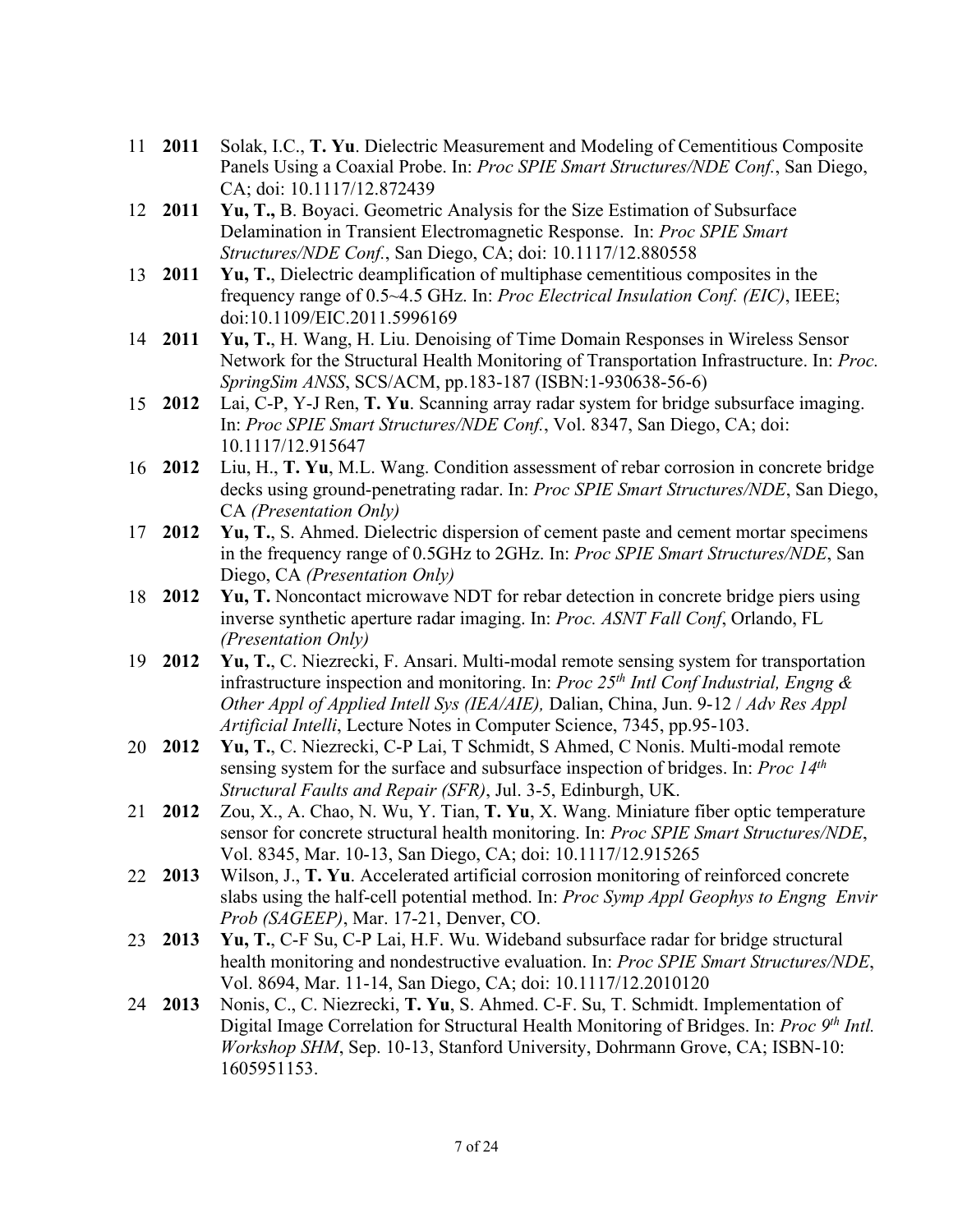- 25 **2013** Nonis, C., C. Niezrecki, **T. Yu**, S. Ahmed, C-F Su, T. Schmidt. Structural health monitoring of bridges using digital image correlation. In: *Proc SPIE Smart Structures/NDE*, Vol. 8695, Mar. 11-14, San Diego, CA; doi:10.1117/12.2009647
- 26 **2014 Yu, T**., C. Nonis, C. Niezrecki, S. Ahmed, C-F Su, X. Zou, X. Wang. Multi-modal remote sensing for the condition assessment of concrete bridges using distant imaging radar and digital image correlation. In: *Structural Congress*, Structural Engineering Institute (SEI), ASCE, Boston, MA.
- 27 **2014** R. Gladstone, **Yu, T.**, Denoising analysis of synthetic aperture radar images using discrete wavelet transform for the radar NDE of concrete specimens. In: *Proc SPIE Smart Structures/NDE*, Mar. 9-13, San Diego, CA *(Presentation Only)*
- 28 **2014 Yu, T.**, J. OwusuTwumasi. Dielectric modeling of cementitious specimens using an open-ended coaxial probe in the frequency range of 0.5GHz to 4.5 GHz. *Proc SPIE Smart Structures/NDE*, vol. 8694, Mar. 11-14, San Diego, CA *(Presentation Only)*
- 29 **2015** Le, V., **T. Yu**. Mass and stiffness estimation using mobile devices for structural health monitoring. In: *Proc SPIE Smart Structures/NDE*, Vol. 9437, Mar. 8-12, San Diego, CA; doi: 10.1117/12.2084036
- 30 **2015** Owusu Twumasi, J., **T. Yu**. Forward and inverse dielectric modeling of oven-dried cement paste speicmens in the frequency range of 1.02 GHz to 4.50 GHz. In: *Proc SPIE Smart Structures/NDE*, Vol. 9437, Mar. 8-12, San Diego, CA; doi: 10.1117/12.2075672
- 31 **2015** Tang, Q., **T. Yu**, M. Jen. Finite element analysis for the damage detection of light pole structures. In: *Proc SPIE Smart Structures/NDE*, Vol. 9437, Mar. 8-12, San Diego, CA; doi: 10.1117/12.2075689
- 32 **2016** Le, V.Q., **T. Yu**, J. Owusu Twumasi, Q. Tang. Sizing and ranging criteria for SAR images of steel and wood specimens. In: *Proc SPIE Smart Structures/NDE*, Mar. 20-24, Las Vegas, NV; doi: 10.1117/12.2218441
- 33 **2016** Owusu Twumasi, J., V.Q. Le, Q. Tang, **T. Yu**. Quantitative sensing of corroded steel rebar embedded in cement mortar specimens using ultrasonic testing, In: *Proc SPIE Smart Structures/NDE*, Mar. 20-24, Las Vegas, NV; doi: 10.1117/12.2218451
- 34 **2016** Bi, S., N. Wu, J. Zhou, X. Wang, J. Owusu Twumasi, Q. Tang, **T. Yu**. Ultrasonic transmission from fiber optic generators on steel plate, In: *Proc SPIE Smart Structures/NDE*, Mar. 20-24, Las Vegas, NV; doi: 10.1117/12.2219205
- 35 **2016** Tang, Q., **T. Yu**. Finite element simulation for damage detection of surface rust in steel rebars using elastic waves, In: *Proc SPIE Smart Structures/NDE*, Mar. 20-24, Las Vegas, NV; doi: 10.1117/12.2219265
- 36 **2016** D'Amico, N., **T. Yu,** Photogrammetric analysis of concrete specimens and structures for condition assessment, In: *Proc SPIE Smart Structures/NDE*, Mar. 20-24, Las Vegas, NV; doi: 10.1117/12.2218640
- 37 **2016** Reagan, D.R., C. Niezrecki, **T. Yu**, A. Sabato, R. Wilson. An autonomous unmanned aerial vehicle sensing system for structural health monitoring of bridges, In: *Proc SPIE Smart Structures/NDE*, Mar. 20-24, Las Vegas, NV; doi: 10.1117/12.2218370
- 38 **2016** Zhang, C., H. Zhang, **T. Yu**, X. Wang. Piezoelectric-based smart sensing system for Itype steel structural health monitoring, In: *Proc SPIE Smart Structures/NDE*, Mar. 20- 24, Las Vegas, NV; doi: 10.1117/12.2218551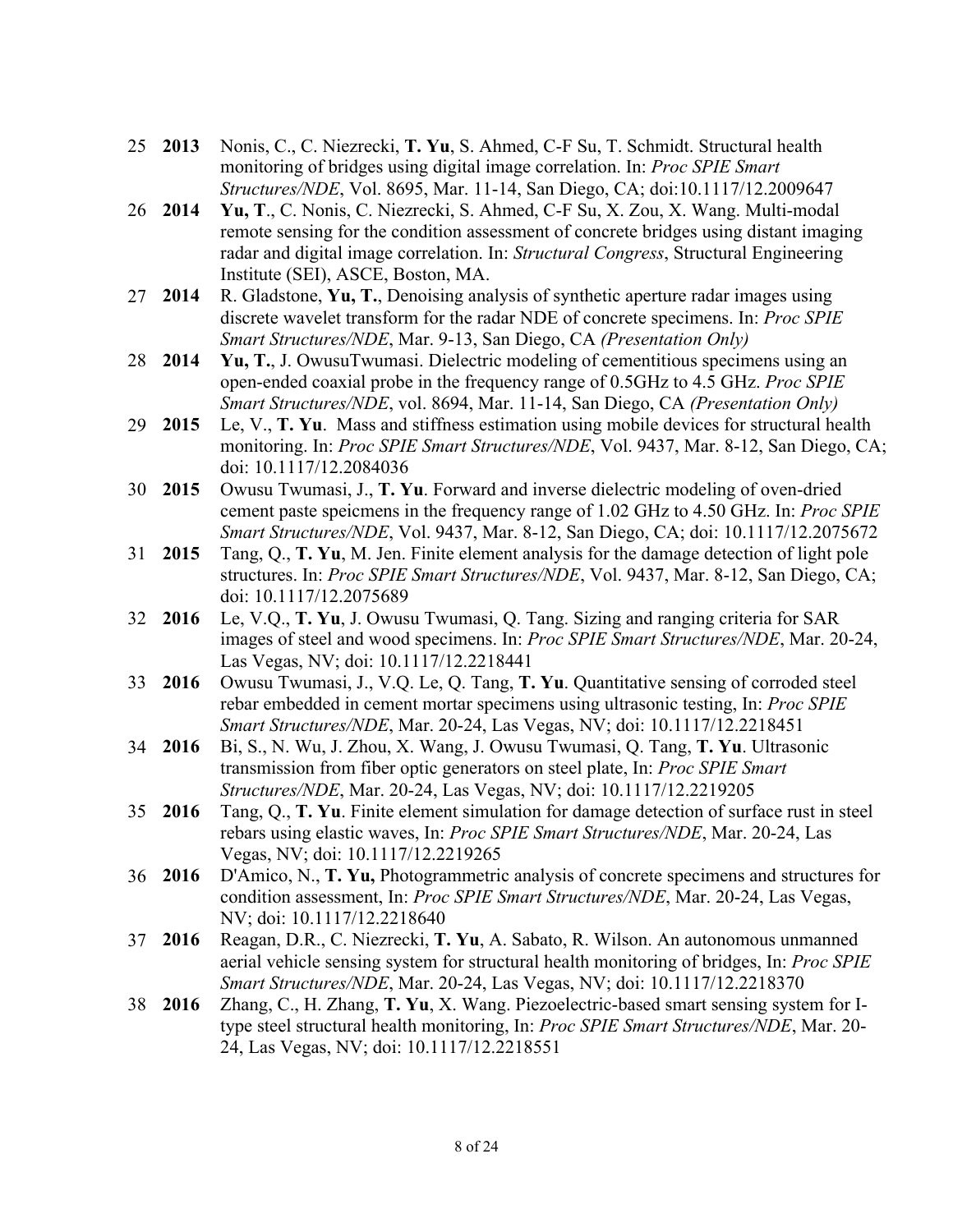- 39 **2016** Qin, Y., J. OwusuTwumasi, V. Le, Y-J. Ren, C.P. Lai, **T. Yu**, Roadside IED detection using subsurface imaging radar and rotary UAV, In: *Proc SPIE 9823, Detection and Sensing of Mines, Explosive Objectives, and Obscured Targets XXI*, Apr. 17, Baltimore, MD; doi: 10.1117/12.2223445
- 40 **2016** Tang, Q., C. Du, X. Wang, **T. Yu**. Finite element simulation of a new ultrasonic fiber optic sensor using gold nanocomposite, In: *Ultrasonics for NDT 2016*, American Society for Nondestructive Testing (ASNT), Jul. 27-29, Mashantucket, CT.
- 41 **2017** Hu, J., **T. Yu**, Enhanced PVDF properties by multi-wall carbon nanotubes (MWCNT) for efficient energy harvesting, In: *Proc SPIE Smart Structures/NDE*, Mar. 25-29, Portland, OR; doi: 10.1117/12.2258234
- 42 **2017** Ingemi, C., J. Owusu Twumasi, S. Litt, **T. Yu**, Condition assessment of Corroded Steel Rebar in Free Space using Synthetic Aperture Radar Images, In: *Proc SPIE Smart Structures/NDE*, Mar. 25-29, Portland, OR; doi: 10.1117/12.2258658
- 43 **2017** D'Amico, N, **T. Yu**, Accuracy Analysis of Point Cloud Modeling for Evaluating Concrete Specimens, In: *Proc SPIE Smart Structures/NDE*, Mar. 25-29, Portland, OR; doi: 10.1117/12.2258404
- 44 **2017 Yu, T.,** Synthetic aperture radar image processing techniques for damage detection of FRP-concrete systems, In: *Proc SPIE Smart Structures/NDE*, Mar. 25-29, Portland, OR; doi :10.1117/12.2249947
- 45 **2017** Tang, Q., **T. Yu**, Finite element simulation of ultrasonic waves in corroded reinforced concrete for early-stage corrosion detection, In: *Proc SPIE Smart Structures/NDE*, Mar. 25-29, Portland, OR; doi: 10.1117/12.2258665
- 46 **2017** Owusu-Twumasi, J., **T. Yu**, Corrosion current level estimation of rust samples using inverse dielectric spectroscopy, In: *Proc IEEE Electrical Insulation Conference (EIC)*, June 11-14, Baltimore, MD, doi: 10.1109/EIC.2017.8004648
- 47 **2017** Du, C., J. OwusuTwumasi, X. Guo, J. Zhou, Q. Tang, N. Wu, **T. Yu**, X. Wang, Fiber Optic Multiplexing Ultrasound Detection of Rebar in Concrete, In: *Proc Conf. Lasers and Electro-Optics Pacific Rim*, 31 July - 4 August, Sands Expo and Convention Center, Singapore.
- 48 **2018** Hu, J., Q. Tang, J. OwusuTwumasi, **T. Yu**, Characterization of steel rebar spacing using synthetic aperture radar imaging, In: *Proc SPIE Smart Structures/NDE*, Mar. 4-8, Denver, CO, doi: 10.1117/12.2295627
- 49 **2018** Alzeyadi, A., **T. Yu**, Characterization of the range effect in synthetic aperture radar images of concrete specimens for width estimation, In: *Proc SPIE Smart Structures/NDE*, Mar. 4-8, Denver, CO, doi: 10.1117/12.2294540
- 50 **2018** Ingemi, C.M., J. OwusuTwumasi, **T. Yu**, Electromagnetic characterization of white spruce at different moisture contents using synthetic aperture radar imaging, In: *Proc SPIE Smart Structures/NDE*, Mar. 4-8, Denver, CO, doi: 10.1117/12.2296343
- 51 **2018** Tang, Q., J. OwusuTwumasi, J. Hu, X. Wang, **T. Yu**, Finite element simulation of photoacoustic fiber optic sensors for surface corrosion detection on a steel rod, In: *Proc SPIE Smart Structures/NDE*, Mar. 4-8, Denver, CO, doi: 10.1117/12.2295032
- 52 **2018** Du, C., J. OwusuTwumasi, Q. Tang, N. Wu, **T. Yu**, X. Wang, Real time corrosion detection of rebar using embeddable fiber optic ultrasound sensor, In: *Proc SPIE Smart Structures/NDE*, Mar. 4-8, Denver, CO, doi: 10.1117/12.2302901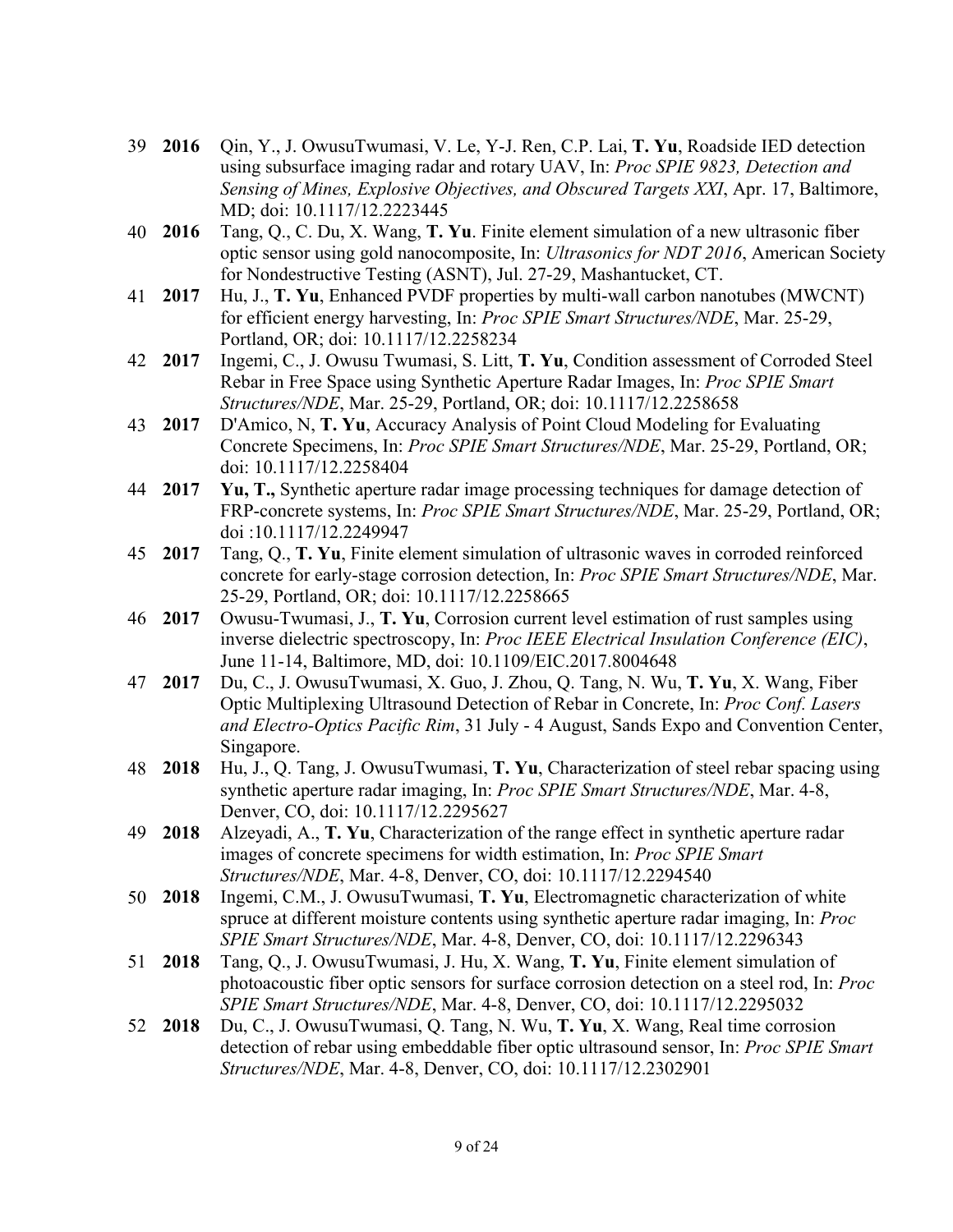- 53 **2018** Dutta, S., P. Kurup, R. Gondle, D. Doherty, **T. Yu** ,X., Wang, Fiber Optic Sensing Technologies for Structural Health Monitoring of Underground Infrastructure, In: *Proc North American Society for Trenchless Technology (NASTT)'s 2018 No-Dig Show*, Mar. 25-29, Palm Springs, CA.
- 54 **2019** Tang, Q., S. Vinayaka, J. Wang, H. Gandhi, **T. Yu**, J. Zhou, X. Guo, X. Wang, Detection of ground motion induced pipe deformation using a sensing textile, In: *Proc 46th Annual Review Progress Quantitative Nondestructive Evaluation (QNDE)*, ASME, July 14-19, Portland OR.
- 55 **2019** Hu, J., A. Alzeyadi, **T. Yu**, Characterization of dielectric constant of masonry wall using synthetic aperture radar imaging, In: *Proc SPIE Smart Structures/NDE*, vol. 10971, Mar. 4-8, Denver, CO, doi: 10.1117/12.2514068
- 56 **2019** Ingemi, C., **T. Yu**, Detection of grain angle in wood specimens using synthetic aperture radar imaging, In: *Proc SPIE Smart Structures/NDE*, vol. 10971, Mar. 4-8, Denver, CO, doi: 10.1117/12.2513972
- 57 **2019** Tang, Q., J. Hu, **T. Yu**, Effect of rebar geometries on ultrasonic waves propagation in reinforced concrete structures using finite element method, In: *Proc SPIE Smart Structures/NDE*, vol. 10971, Mar. 4-8, Denver, CO, doi: 10.1117/12.2513491
- 58 **2019** Ingemi, C., **T. Yu**, Estimating the density of wood specimens using synthetic aperture radar imaging, In: *Proc SPIE Smart Structures/NDE*, vol. 10971, Mar. 4-8, Denver, CO, doi: 10.1117/12.2514354
- 59 **2019** Alzeyadi, A., J. Hu, **T. Yu**, Electromagnetic sensing of a subsurface metallic object at different depths, In: *Proc SPIE Smart Structures/NDE*, vol. 10971, Mar. 4-8, Denver, CO, doi: 10.1117/12.2514460
- 60 **2019** Alzeyadi, A., J. Hu, **T. Yu**, Detecting underground metallic objects of different sizes using synthetic aperture radar, In: *Proc SPIE Smart Structures/NDE*, vol. 10971, Mar. 4- 8, Denver, CO, doi: 10.1117/12.2514480
- 61 **2019 Yu, T.**, A. Alzeyadi, J. Hu, Q. Tang, C. Ingemi, Subsurface moisture characterization for sustainable concrete structures using imaging radar, In: *AIP Conference Proceedings* 2101, 110001; doi: /10.1063/1.5099838
- 62 **2020 Yu, T.**, S. Vinayaka, Quantification of surface crack depth in concrete panels using 1.6 GHz GPR images, In: *Proc SPIE Smart Structures/NDE*, vol. 11380, April 27~May 8, doi: 10.1117/12.2558952
- 63 **2020 Yu, T.**, J. Wang, H. Gandhi, Q. Tang, Detection of ground-motion-induced pipeline deformation using BOTDR measurements, In: *Proc SPIE Smart Structures/NDE*, vol. 11380, April 27~May 8, doi: 10.1117/12.2559131
- 64 **2021** Alzeyadi, A., **T. Yu**, Remote moisture quantification of concrete using SAR images and the K-R-I transform, In: *Proc SPIE Smart Structures/NDE*, vol. 1159207, March 22~26, doi: 10.1117/12.2582429
- 65 **2021** Alzeyadi, A., **T. Yu**, Determination of critical contour area in SAR images of concrete for subsurface moisture sensing, In: *Proc SPIE Smart Structures/NDE*, vol. 1159114, March 22~26, doi: 10.1117/12.2582431
- 66 **2021 T. Yu**, A. Sinha, J. Wei, R. Bates, T. Dhant, H. Gandhi, Short-term mechanical strength prediction of ultra-high performance concrete using noncontact synthetic aperture radar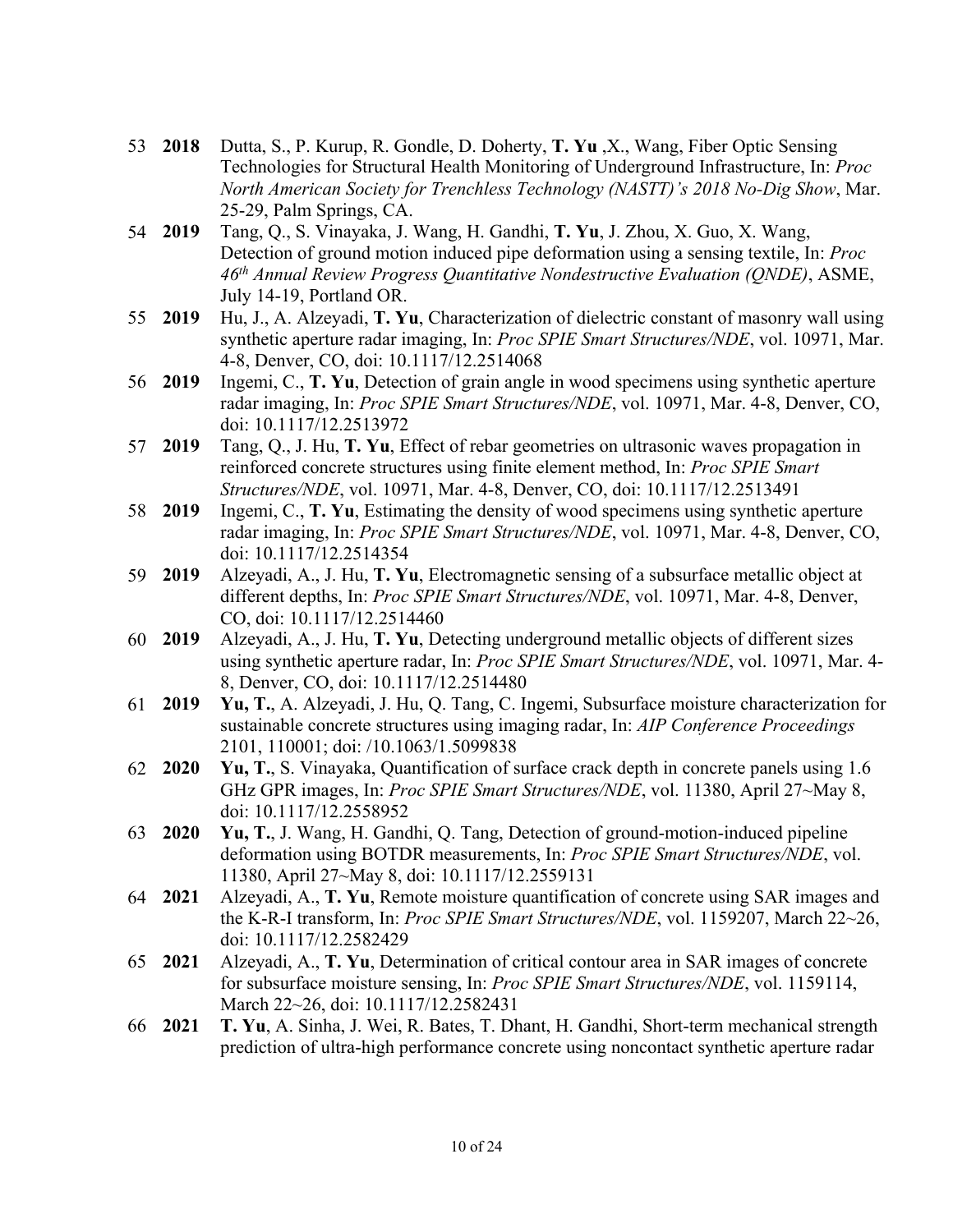imaging, In: *Proc SPIE Smart Structures/NDE*, vol. 1159207, March 22~26, doi: 10.1117/12.2584809

67 **2021** Biondi, A.M., X. Guo, J. Zhou, Q. Tang, H. Ghandi, B. Goplan, T. Hanna, J. Ivey, **T. Yu**, X. Wang, Optical fiber sensing textile for temperature and strain distributed measurement, In: *Proc SPIE Smart Structures/NDE*, vol. 1159207, March 22~26, doi: 10.1117/12.2595377

#### **HONORS AND AWARDS**

- **Recipient**, ASNT Faculty Award, American Society of Nondestructive Testing (ASNT), Columbus, OH, **2021**
- **Faculty Advisor**, Integrated University Program (IUP), Student recipient: Mr. Ronan Bates, Idaho Operations Office, Department of Energy (DOE), Washington, D.C., **2020**
- **Donald Leitch Award** (for outstanding research performance), Department of Civil and Environmental Engineering, UMass Lowell, **2017**
- **Faculty Advisor**, Integrated University Program (IUP), Student recipient: Mr. Taiichi Ash, Idaho Operations Office, Department of Energy (DOE), Washington, D.C., **2016**
- **Faculty Advisor,** Molitoris Leadership Scholarship for Undergraduates, Student recipient: Ms. ThetMyatNoe Sein, WTS (Advancing Women in Transportation), Boston Chapter, MA, **2016**
- **Faculty Advisor**, Integrated University Program (IUP), Student recipient: Mr. Viet Le, Idaho Operations Office, DOE, Washington, D.C., **2015**
- **Faculty Advisor**, The Lawrence Evangelical Church (LEC) Community Service Scholarship, Student recipient: Mr. Thu Ya, Lawrence Evangelical Church, Lawrence, MA, **2014**
- **Faculty Advisor**, The ASNT Undergraduate Fellowship (student recipient: Mr. Viet Le), Student recipient: Mr. Viet Le, American Society of Nondestructive Testing (ASNT), Columbus, OH**, 2014**
- **Fellow**, Japan Society for the Promotion of Science (JSPS), Tokyo, Japan, **2010**
- Cambridge *Who's Who*, Cambridge, MA, **2010**
- Outstanding Alumni of 2009, National Yunlin University of Science and Technology, Yunlin, Taiwan, **2009**
- Marquis *Who's Who in America*, New Providence, NJ, **2009**
- **Recipient**, ASNT Fellowship Award, American Society of Nondestructive Testing (ASNT), Columbus, OH, **2008**
- Graduate Research Assistantship, National Science Foundation, **2003-2008**
- Metropolitan *Who's Who 2006*, New York, NY, **2006**
- Overseas Graduate Scholarship, Ministry of Education, Taiwan, **2005-2006**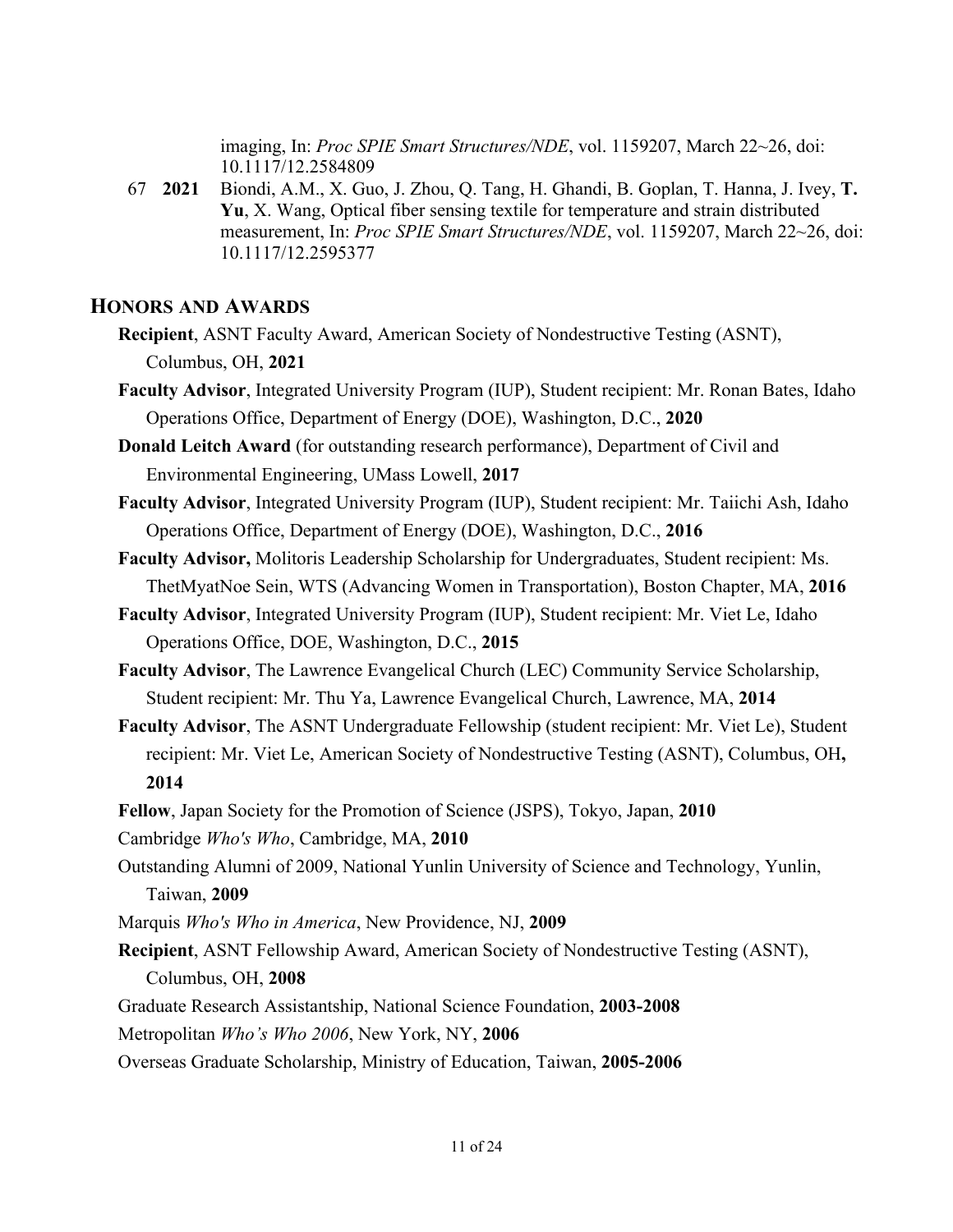The Schoettler Scholarship, Department of Civil and Environmental Engineering, Massachusetts Institute of Technology, **2004**

Graduate Fellowship, Department of Civil Engineering, National Central University, **1996-1998** Undergraduate Scholarship, STT Foundation of Cultural and Education, Taiwan, **1993**

Outstanding Undergraduate Fellowship, Foundation of Taipei Construction Hall, Taiwan, **1992- 1993**

### **PROFESSIONAL ACTIVITIES**

## **1. Professional Association Participation Professional Society Committee Service**

**Co-chair**, *U.S.DOT University Transportation Center (UTC) Region 1 Annual Conference,* TIDC (Transportation Infrastructure Durability Center), **2020**

**Co-chair**, *SPIE Smart Structures/NDE Symposium*, **2009-present**

**Member**, Executive Committee, *SPIE Smart Structures/NDE Symposium,* **2012-present**

**Member**, Program Committee, *SPIE Smart Structures/NDE Symposium,* **2009-present**

**Member**, Committee 228 Nondestructive Testing of Concrete, *American Concrete Institute (ACI)*, **2011-present**

**Member**, Structural Engineering Institute (SEI), *American Society of Civil Engineers (ASCE)*, **2010-present**

### **Professional Society Membership**

**Fellow**, Japan Society for the Promotion of Science (JSPS), **2010-present Senior Member**, The International Society for Optical Engineering (SPIE), Bellingham WA, **2018-present**

**President**, New England Association of Chinese Professionals, Boston, MA, **2012~2014**

**Board Member**, Board of Directors, Chinese Institute of Engineers Greater New York Chapter (CIE-GNYC), Millwood, NY, **2021~present**

**Board Member**, New England Association of Chinese Professionals, Boston, MA, **2014~2016**

**Member**, American Concrete Institute (ACI)

**Member**, American Society of Civil Engineers (ASCE)

**Member**, American Society for Nondestructive Testing (ASNT)

**Member**, The Institute of Electrical and Electronics Engineers (IEEE)

**Chair**, *SPIE (International Society for Optics and Photonics) Smart Structures/NDE Symposium, Conference*, **2013, 2016, 2020, 2021**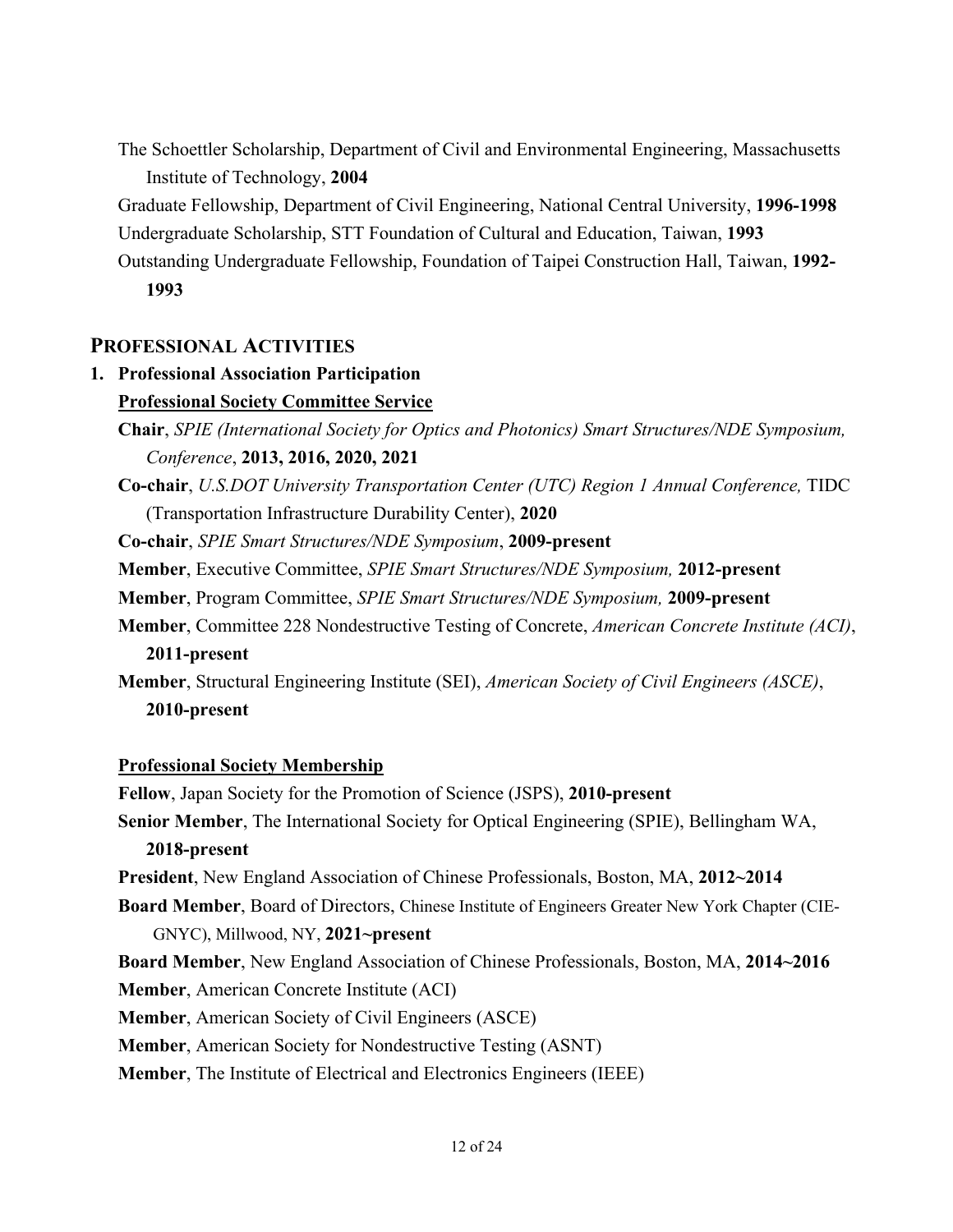**Member**, The Society of Experimental Mechanics (SEM) **Member**, American Association for the Advancement of Science (AAAS) **Member**, American Chemistry Society (ACS) **Member**, Instrumentation, Systems, and Automation Society (ISA) **Member**, Sigma Xi

### **Journal Editorial Board Memberships and Conference Proceeding Ediorships**

**Guest editor***, Recent Theory and Applications on Inverse Problems,* **2013-2015**

**Editor***, Proceedings of SPIE Smart Structures/NDE Symposium,* **2012-present (except 2015) Subject editor**, *Materials*, **2020-present Member**, Editorial Board, *BSCE Civil Engineering Practice Journal*, **2020-present Member,** Editorial Board, *Journal of Multiscale Science and Engineering*, **2018-present**

#### **Journal Paper and Proposal Reviewer**

**Reviewer,** *Civil Engineering Practice***,** Journal of Boston Society of Civil Engineers*,* **2020-present Reviewer,** *IEEE Transactions on Instrumentation & Measurement***, 2020-present Reviewer,** *Measurement,* **2019-present Reviewer,** *NDT&E International*, **2018-present Reviewer,** *Construction and Building Materials*, **2018-present Reviewer,** *Intelligent Material Systems and Structures*, **2018-present Reviewer,** *International Journal of Engineering Science and Technology*, **2018-present Reviewer,** *Journal of Applied Remote Sensing*, **2018-present Reviewer,** *Structures and Infrastructure Engineering,* **2016-present Reviewer**, *Journal of Research in Nondestructive Evaluation (RNDE)*, **2016-present Reviewer,** *ACI Structural and Materials Journals,* **2014-present Reviewer**, *Sensors*, **2013-present Reviewer**, *ASCE Journal of Materials in Civil Engineering*, **2013-present Reviewer**, *IEEE Transactions of Mechatronics*, **2013-present Reviewer**, *Journal of Smart Structures and Systems*, **2012-present Reviewer**, *Journal of Engineering Computations*, **2012-present Reviewer**, *Journal of Intelligent Material Systems and Structures*, **2012-present Reviewer***, Journal of Materials,* **2012-present Reviewer**, *ASTM Journal of Testing and Evaluation*, **2011 Reviewer**, *International Journal of Physical Sciences*, **2011**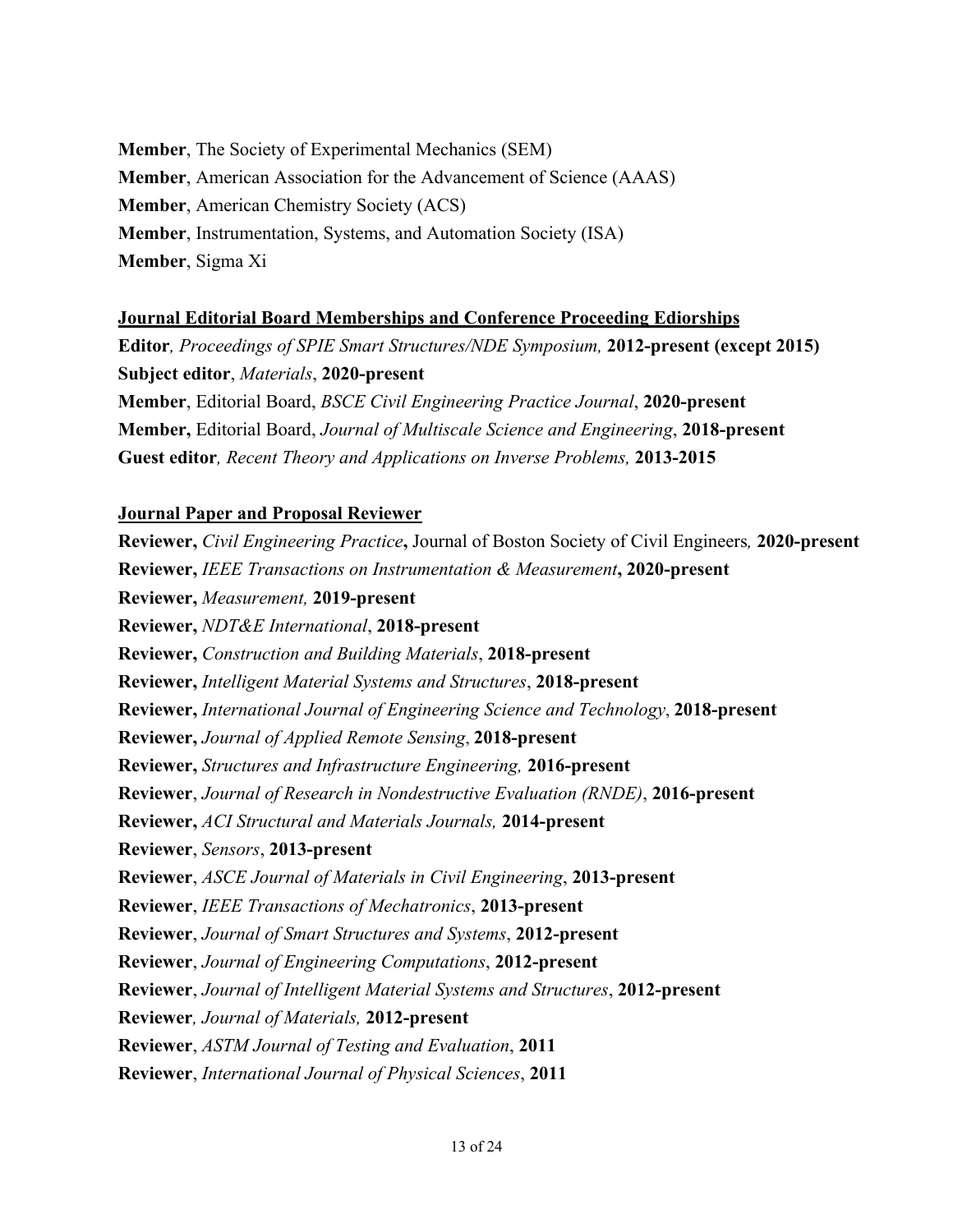**Reviewer**, *ASCE Journal of Geotechnical and Geoenvironmental Engineering*, **2010-present**

**Proposal Reviewer**, National Science Centre, Królewska, Kraków, Poland, **2021-present**

**Proposal Reviewer**, *Engineer Research and Development Center (ERDC),* U.S. Army, Vicksburg, MS, **2019-present**

- **Proposal Reviewer**, *Division of Civil, Mechanical, and Manufacturing Innovation (CMMI)*, National Science Foundation (NSF), Washington, D.C., **2016-present**
- **Proposal Reviewer**, *Postdoctoral Program*, National Aeronautics and Space Administration (NASA), Washington, D.C., **2016-present**
- **Proposal Reviewer**, Canada Foundation for Innovation, Ottawa, Ontario, Canada, **2016~present**
- **Proposal Reviewer**, *Nuclear Energy University Programs (NEUP) R&D Program*, Department of Energy (DOE), Washington, D.C., **2011-present**
- **Proposal Reviewer**, *Research and Education Awards Program (REAP)*, National Aeronautics and Space Administration (NASA), Washington, D.C., **2013-present**
- **Proposal Reviewer***, Consolidated Innovative Nuclear Research (CINR) Program,* Nuclear Energy University Program Integration Office, Department of Energy, Washington, D.C., **2015 present**

#### **Book and Book Chapter Reviewer**

**Book reviewer,** *Structural Stability: Theory and Practice*, Wiley, New York, NY, **2019**

- **Book reviewer**, *Sustainable Engineering and Construction*, Prentice Hall, Upper Saddle River, NJ, **2012**
- **Book reviewer**, *Sustainable Building Practices, Technologies and Systems*, Prentice Hall, Upper Saddle River, NJ, **2009**

#### **2. Professional Honors and Awards**

- **Faculty Advisor**, Integrated University Program (IUP), Student recipient: Mr. Ronan Bates, Idaho Operations Office, Department of Energy (DOE), Washington, D.C., **2020**
- **Donald Leitch Award** (for outstanding research performance), Department of Civil and Environmental Engineering, UMass Lowell, **2017**
- **Faculty Advisor**, Integrated University Program (IUP), Student recipient: Mr. Taiichi Ash, Idaho Operations Office, Department of Energy (DOE), Washington, D.C., **2016**
- **Faculty Advisor,** Molitoris Leadership Scholarship for Undergraduates, Student recipient: Ms. ThetMyatNoe Sein, WTS (Advancing Women in Transportation), Boston Chapter, MA, **2016**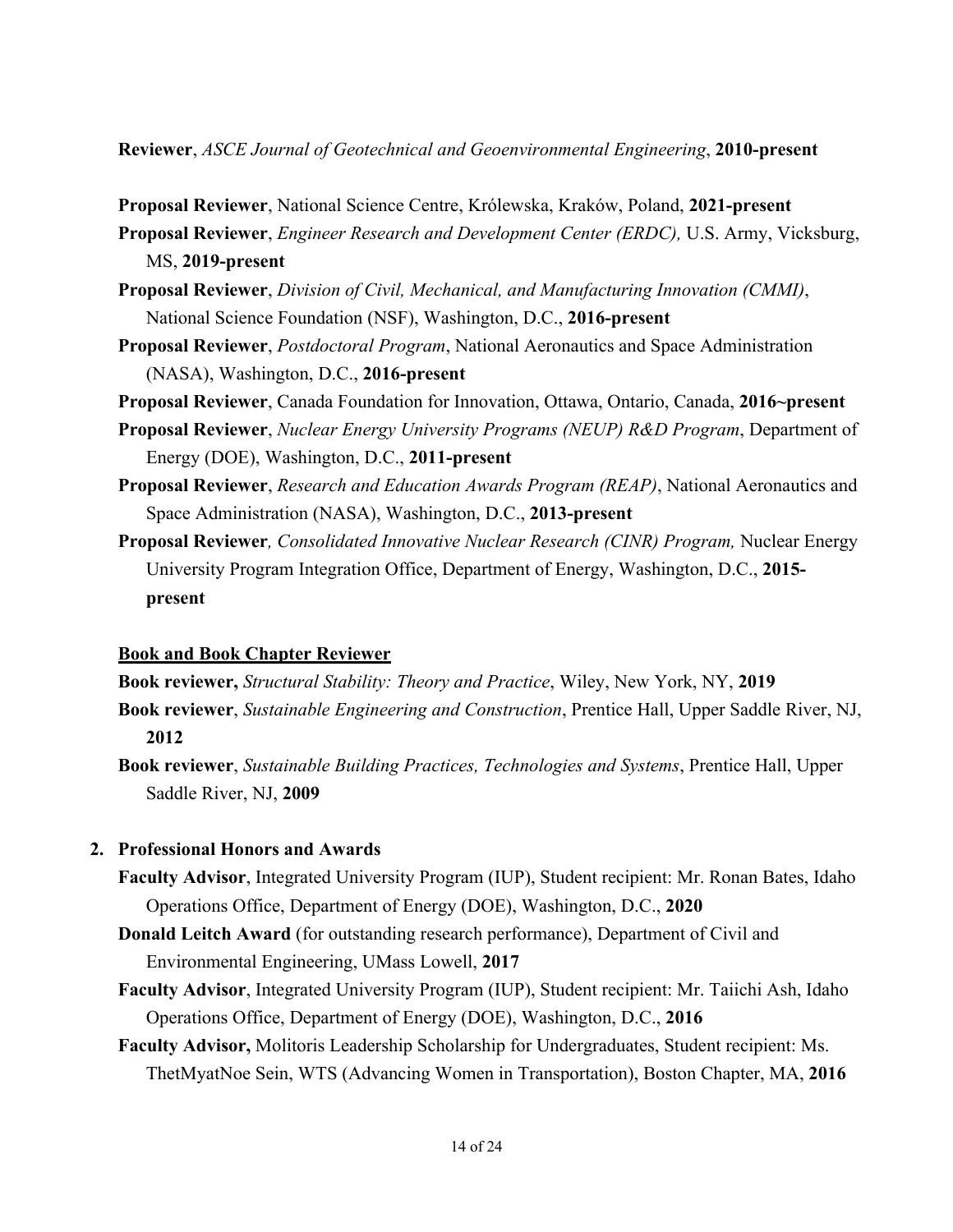- **Faculty Advisor**, Integrated University Program (IUP), Student recipient: Mr. Viet Le, Idaho Operations Office, DOE, Washington, D.C., **2015**
- **Faculty Advisor**, The Lawrence Evangelical Church (LEC) Community Service Scholarship, Student recipient: Mr. Thu Ya, Lawrence Evangelical Church, Lawrence, MA, **2014**
- **Faculty Advisor**, The ASNT Undergraduate Fellowship (student recipient: Mr. Viet Le), Student recipient: Mr. Viet Le, American Society of Nondestructive Testing (ASNT), Columbus, OH**, 2014**

Cambridge *Who's Who*, Cambridge, MA, **2010**

Outstanding Alumni of 2009, National Yunlin University of Science and Technology, Yunlin, Taiwan, **2009**

Marquis *Who's Who in America*, New Providence, NJ, **2009**

**The ASNT 2008 Fellowship Award**, American Society of Nondestructive Testing (ASNT), Columbus, OH, **2008**

Graduate Research Assistantship, National Science Foundation, **2003-2008**

Metropolitan *Who's Who 2006*, New York, NY, **2006**

Overseas Graduate Scholarship, Ministry of Education, Taiwan, **2005-2006**

- The Schoettler Scholarship, Department of Civil and Environmental Engineering, Massachusetts Institute of Technology, **2004**
- Graduate Fellowship, Department of Civil Engineering, National Central University, **1996-1998** Undergraduate Scholarship, STT Foundation of Cultural and Education, Taiwan, **1993**
- Outstanding Undergraduate Fellowship, Foundation of Taipei Construction Hall, Taiwan, **1992- 1993**

## **3. Non-teaching Activity**

Consultant, *Investigation of the Collapse of the Pemberton Mill* (1860), Lawrence Public Library, Lawrence, MA, **2009-2010**

## **INSTRUCTION RELATED ACTIVITY**

### **1. Teaching**

## **Undergraduate Courses Taught (Number of years taught)**

ENGN2050 *Statics* (since 2021) ENGN2070 *Dynamics* (since 2010; 11 times) CIVE3110 *Engineering Materials Laboratory* (jointly with Prof. D. Leitch) (2011~2014; 4 times)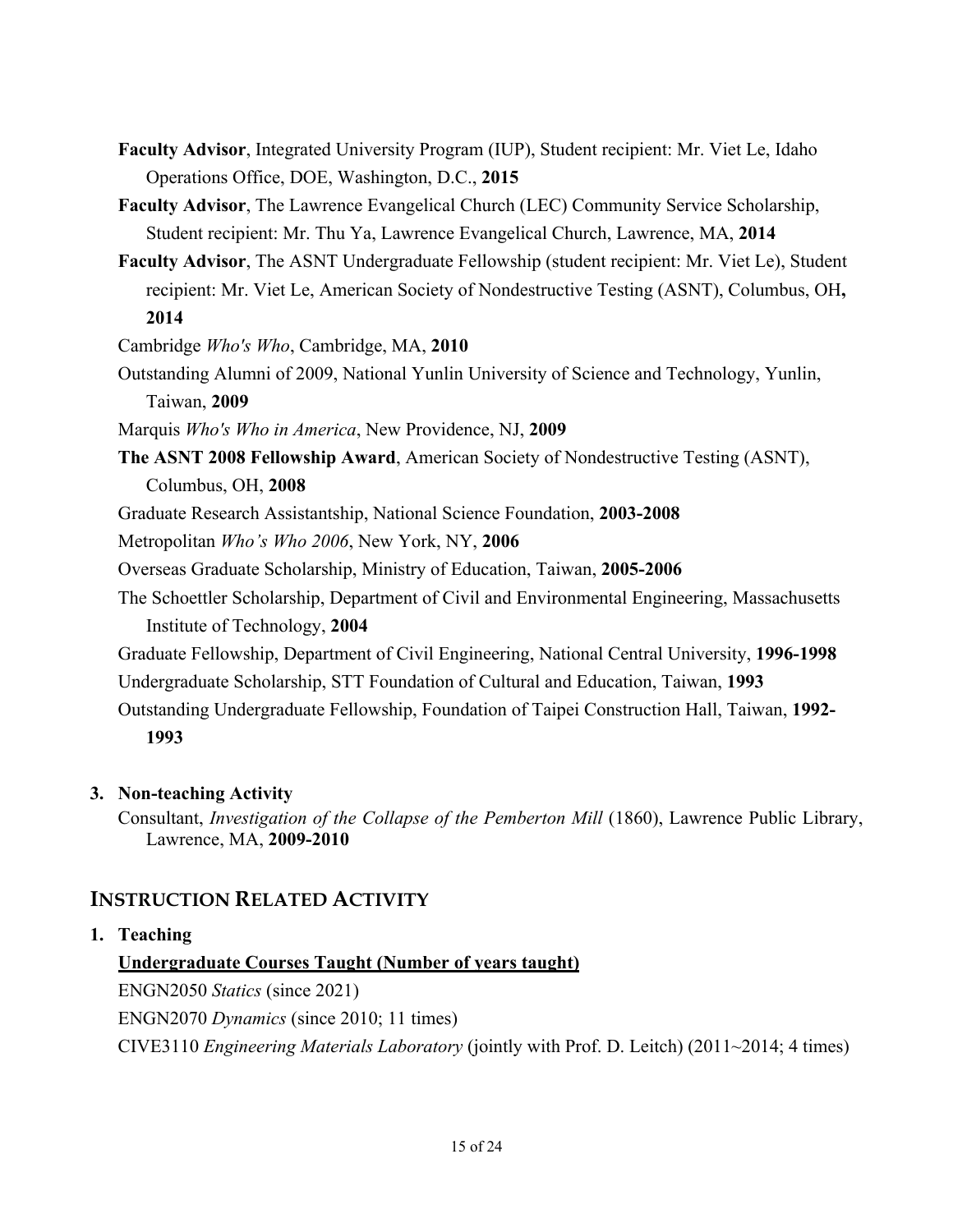## **Graduate Courses Taught**

CIVE5010 *Civil Engineering Research Seminar* (2016~2021; 10 times) CIVE5050 *Concrete Materials* (2009~2017; 5 times) CIVE5110 *Inspection and Monitoring of Civil Infrastructure* (since 2009; 7 times) CIVE5120 *Structural Stability* (since 2009; 6 times) CIVE5570 *Structural Dynamics* (since 2008; 7 times)

| Year | Name / Dept.    | <b>Degree</b> | <b>Thesis Title</b>                                   |  |
|------|-----------------|---------------|-------------------------------------------------------|--|
| 2010 | Burak Boyaci    | Master's      | Geometric Analysis of Finite Difference Time          |  |
|      |                 |               | Domain Simulation for Damage Assessment in            |  |
|      |                 |               | <b>Ground Penetrating Radar Applications</b>          |  |
| 2011 | Ibrahim Cagatay | Master's      | Dielectric Measurement and Modeling of Cement         |  |
|      | Solak           |               | Paste Specimens                                       |  |
| 2011 | Jeremiah        | Master's      | Model Test and Numerical Simulation for the           |  |
|      | Otchere-Nyarko  |               | Structural Health Monitoring of a Truss Bridge        |  |
| 2011 | Alice Chao      | Master's      | Measurement and Modeling of Hydration Heat in         |  |
|      |                 |               | <b>Concrete Specimens</b>                             |  |
| 2013 | Carlos Jaquez   | Master's      | Analysis of Accelerated Corrosion Experiments on      |  |
|      |                 |               | Reinforced Concrete Slabs using Half-cell Potential   |  |
|      |                 |               | Measurements                                          |  |
| 2013 | Shafique        | Master's      | Mechanical Analysis of Reinforced Concrete Beams      |  |
|      | Ahmed           |               | for Structural Health Monitoring                      |  |
| 2013 | Hao Liu         | Master's      | Dielectric Modeling of Cement Paste and Mortar        |  |
| 2013 | Justin Wilson   | Master's      | Artificially Accelerated Corrosion Test and Half-cell |  |
|      |                 |               | Potential Monitoring of Reinforced Concrete Slabs     |  |
| 2014 | Qixiang Tang    | Master's      | Dynamics Analysis of Deteriorated Light Pole          |  |
|      |                 |               | <b>Structures</b>                                     |  |
| 2015 | Ross Gladstone  | Master's      | Ranging and Sizing of Concrete Targets using Radar    |  |
|      |                 |               | Images                                                |  |
| 2016 | Viet Le         | Master's      | Detection and Quantification of Damage from ASR       |  |
|      |                 |               | Gels using Multiphysical Nondestructive Evaluation    |  |
| 2017 | Nicolas         | Master's      | Modeling Half-Cell Potentials and Their               |  |
|      | D'Amico         |               | Relationship to Corrosion of Reinforcing Steel        |  |
| 2017 | Harsh Gandhi    | Master's      | Structural Health Monitoring of Pipe Specimens        |  |
|      |                 |               | using Strain Gauges and BOTDR                         |  |
| 2019 | Christopher     | Master's      | Electromagnetic Characterization of Structural        |  |
|      | Ingemi          |               | Lumber using Synthetic Aperture Radar Images          |  |
| 2020 | Amy Kearns      | Master's      | Structural Analysis and Design of a Building-type     |  |
|      |                 |               | Structure (report)                                    |  |
| 2020 | Qixiang Tang    | Ph.D.         | Early-stage Corrosion Detection of Reinforced         |  |

## **Supervised Student Thesis – Thesis Advisor**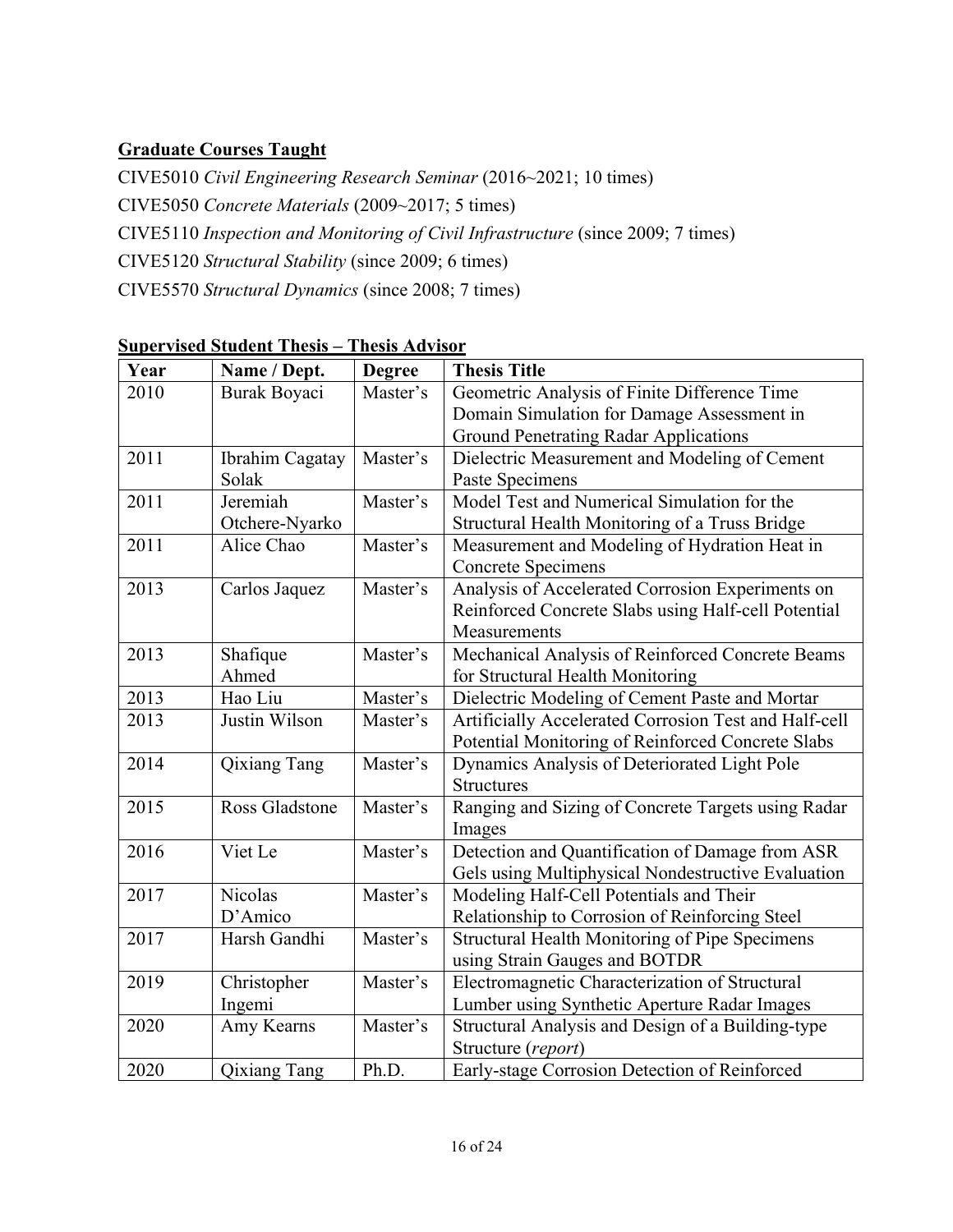|      |                   |       | Concrete Structures Using Ultrasonic Waves<br>Generated by an Embedded Fiber Optical<br>Transmitter        |
|------|-------------------|-------|------------------------------------------------------------------------------------------------------------|
| 2020 | Ahmed<br>Alzeyadi | Ph.D. | Quantifying Moisture and Chloride Contents in<br>Concrete Panels using Synthetic Aperture Radar<br>Imaging |

## **Supervised Student Thesis – Thesis Committee**

| Year | Name / Dept.     | <b>Degree</b> | <b>Thesis Title</b>                                  |  |
|------|------------------|---------------|------------------------------------------------------|--|
| 2010 | David Cloutier / | Master's      | Investigation of Various System Model Decoupling     |  |
|      | Mechanical       |               | Techniques                                           |  |
|      | Engineering      |               |                                                      |  |
| 2012 | Timothy          | Master's      | <b>Effect of Computational Nonlinear Dynamics</b>    |  |
|      | Marinone /       |               | Analysis using Modal Modification Response           |  |
|      | Mechanical       |               | Technique                                            |  |
|      | Engineering      |               |                                                      |  |
| 2012 | Christopher      | Master's      | Passive Noise Reduction using Modally Enhanced       |  |
|      | Page /           |               | Dynamic Absorber                                     |  |
|      | Mechanical       |               |                                                      |  |
|      | Engineering      |               |                                                      |  |
| 2013 | Christopher      | Master's      | Structural Health Monitoring of Bridges using Three- |  |
|      | Nonis /          |               | dimensional Digital Image Correlation                |  |
|      | Mechanical       |               |                                                      |  |
|      | Engineering      |               |                                                      |  |
| 2014 | Xiaotian Zou /   | Ph.D.         | Photoacoustic Sensing of Fiber Optic Sensors in      |  |
|      | Electrical and   |               | <b>Medical Applications</b>                          |  |
|      | Computer         |               |                                                      |  |
|      | Engineering      |               |                                                      |  |

## **Supervised Undergraduate Research – Advisor**

| Year        | Name / Dept.                                           | Program                    |
|-------------|--------------------------------------------------------|----------------------------|
| $2008 \sim$ | Samuel T. Talbot / Civil and Environmental Engineering | <b>NIST VOTERS Project</b> |
| 2009        |                                                        |                            |
| $2008 \sim$ | Justin Wilson / Civil and Environmental Engineering    | <b>NIST VOTERS Project</b> |
| 2011        |                                                        |                            |
| 2010        | Alvaro L. Sosa / Civil and Environmental Engineering   | <b>NIST VOTERS Project</b> |
| $2010 \sim$ | Eindra (Elena) Aung / Civil and Environmental          | <b>NIST VOTERS Project</b> |
| 2014        | Engineering                                            |                            |
| $2011 -$    | Ross Gladstone / Civil and Environmental Engineering   | <b>NIST VOTERS Project</b> |
| 2013        |                                                        |                            |
| 2011        | Jamie Muntz / Civil and Environmental Engineering      | Co-op Program              |
| 2011        | Sarah Kurtzer / Civil and Environmental Engineering    | Co-op Program              |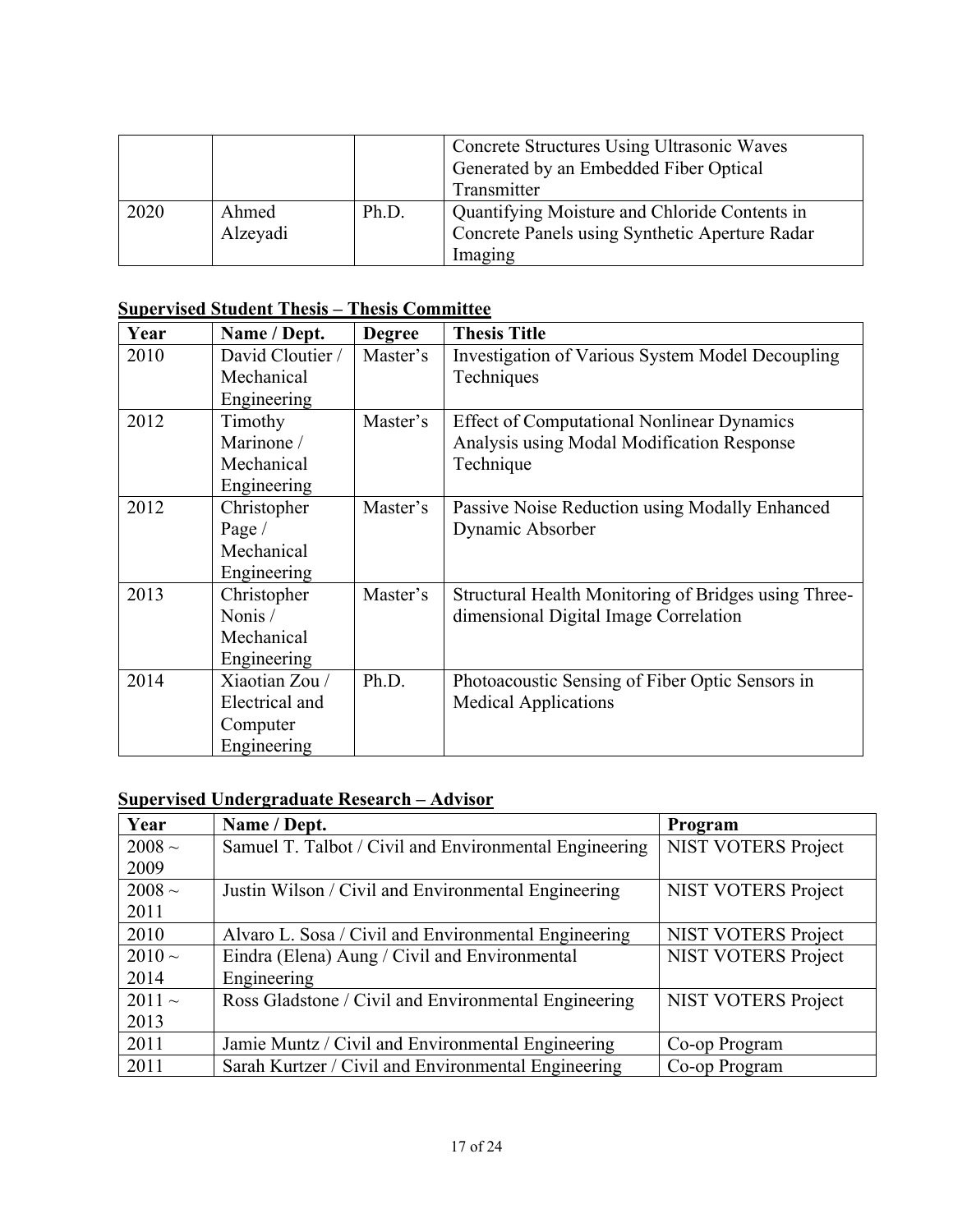| 2012        | Othman Belgrini / Civil and Environmental Engineering | <b>NIST VOTERS Project</b> |
|-------------|-------------------------------------------------------|----------------------------|
| $2012 -$    | David Perloff / Civil and Environmental Engineering   | <b>NIST VOTERS Project</b> |
| 2013        |                                                       |                            |
| 2012        | Stephen D. Vaughan / Civil and Environmental          | Co-op Program              |
|             | Engineering                                           |                            |
| 2012        | Luis A. Aguilar Navas / Civil and Environmental       | <b>USDOT RITA MRSS</b>     |
|             | Engineering                                           | Project                    |
| $2012 -$    | Jason Chiang / Chemistry                              | <b>AFRL Project</b>        |
| 2015        |                                                       |                            |
| $2013 \sim$ | Viet Q. Le / Civil and Environmental Engineering      | <b>NIST VOTERS Project</b> |
| 2014        |                                                       |                            |
| $2014 -$    | David A. Salyer / Civil and Environmental Engineering | <b>NIST VOTERS Project</b> |
| 2015        |                                                       |                            |
| $2014 -$    | Thu Ya / Civil and Environmental Engineering          | <b>USDOT RITA Project</b>  |
| 2016        |                                                       |                            |
| $2014 -$    | Thet Myat Noe Sein / Civil and Environmental          | <b>NSF Project</b>         |
| 2018        | Engineering                                           |                            |
| $2014 -$    | Reny Yohana Lende Mere                                | <b>NSF Project</b>         |
| 2018        | / Civil and Environmental Engineering                 |                            |
| $2016 \sim$ | Kasey Mearls / Civil and Environmental Engineering    | <b>NSF Project</b>         |
| 2017        |                                                       |                            |
| $2014 -$    | Christopher Ingemi / Civil and Environmental          | <b>NSF Project</b>         |
| 2018        | Engineering                                           |                            |
| $2016 \sim$ | Ruben Diaz / Civil and Environmental Engineering      | <b>NSF Project</b>         |
| 2017        |                                                       |                            |
| $2019 -$    | Sophe Ying / Civil and Environmental Engineering      | <b>USDOT UTC Project</b>   |
| present     |                                                       |                            |
| $2019 \sim$ | Yaneliz Garcis Ruiz / Civil and Environmental         | <b>USDOT UTC Project</b>   |
| present     | Engineering                                           |                            |
| $2019 \sim$ | Tiana Robinson / Civil and Environmental Engineering  | <b>USDOT UTC Project</b>   |
| present     |                                                       |                            |
| $2021 -$    | Farel Adelson / Civil and Environmental Engineering   | <b>USDOT UTC Project</b>   |
| present     |                                                       |                            |

## **2. Other Activity and Accomplishments Related to the Instruction Function**

**Teaching Assistant,** 2004-2005, 2007-2008, M.I.T., Cambridge, MA Undergraduate course: 1.051 *Structural Engineering Design of Concrete Structures* Graduate course: 1.054/1.541 *Mechanics and Design of Concrete Structures* (M.I.T. OpenCourseWare (OCW) link: http://ocw.mit.edu/OcwWeb/Civil-and-Environmental-Engineering/ 1-054Spring2004/CourseHome/index.htm)

**Teaching Assistant,** 1996-1998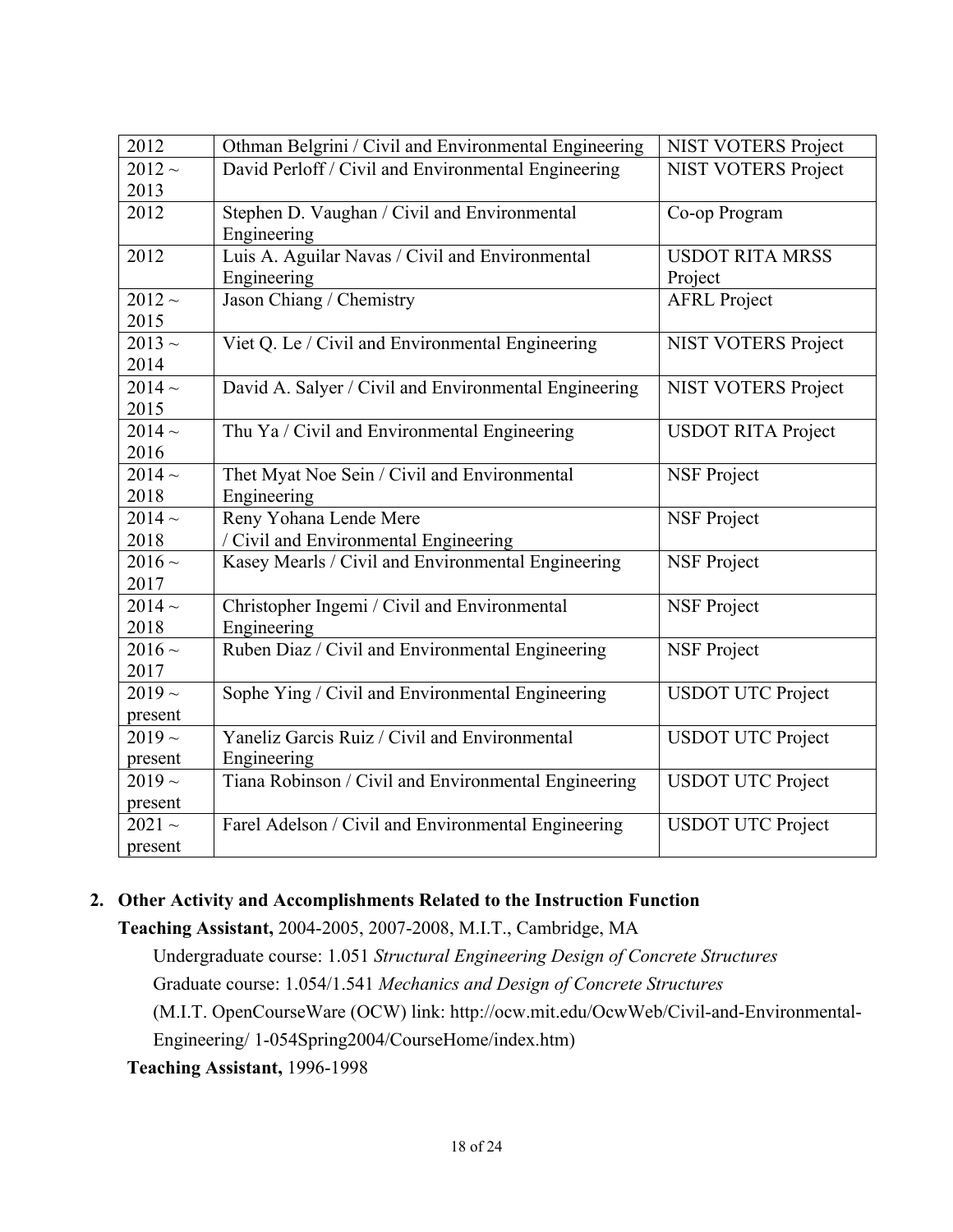National Central University, Chungli, Taiwan Undergraduate courses: *Engineering Mathematics* and *Dynamics*

## **PATENTS**

- **1. U.S. Patent** #20,090,222,221 / *System and Method for Detecting Damage, Defect, and Reinforcement in Fiber Reinforced Polymer-bonded Concrete Systems Using Far Field Radar*, shared with O. Buyukozturk and D. Blejer, Sep. 3, **2009**
- **2. U.S. Patent Application #**62,521,099 **/** *Sensing Textiles,* shared with Nancy E. Brown, Sahas Rathi, Tzuyang Yu, Xingwei Wang, Pradeep Kurup, and Jackson A. Ivey, **2017**.

## **SERVICE**

# **1. Community Activities Related to Professional Field Service and Leaderships Provided to Local Community**

- **Interviewee**, WBZ NewsRadio, on "Transportation Infrastructure Durability Research at UMass Lowell," 01/31/**2019**
- **Interviewee**, GoLocal TV, on "Sensing and Monitoring Techniques for Civil Infrastructure," 02/12/**2018**
- **Interviewee**, Eagle Tribune Newspaper, on "Winter's Weight: Officials warn weekend rain will further burden roofs," 02/20/**2015**
- **Interviewee**, CBS (Columbia Broadcasting Station) WBZ-TV, on "I-Team: Aging Light Poles A Safety Concern on Mass. Roads," 10/31**2012**
- **President**, *New England Association of Chinese Professionals*, Boston, MA, **2012-2014**
- **Advisor**, *Federation of Taiwanese Student Association in New England (FTSANE)*, Boston, MA, **2011-present**
- **Judge**, *Spirit of Innovation Awards (for K12 students)*, Conrad Foundation, Houston, TX, **2011, 2015**
- **Judge**, Student Paper Competition, *SPIE Smart Structures/NDE Symposium*, San Diego, CA, **2009-2011**
- **Judge**, Student Research Showcase, *Sigma Xi, The Scientific Research Society*, Research Triangle Park, NC, **2015**
- **2. Committee Activities (Service on department, college or university committees)**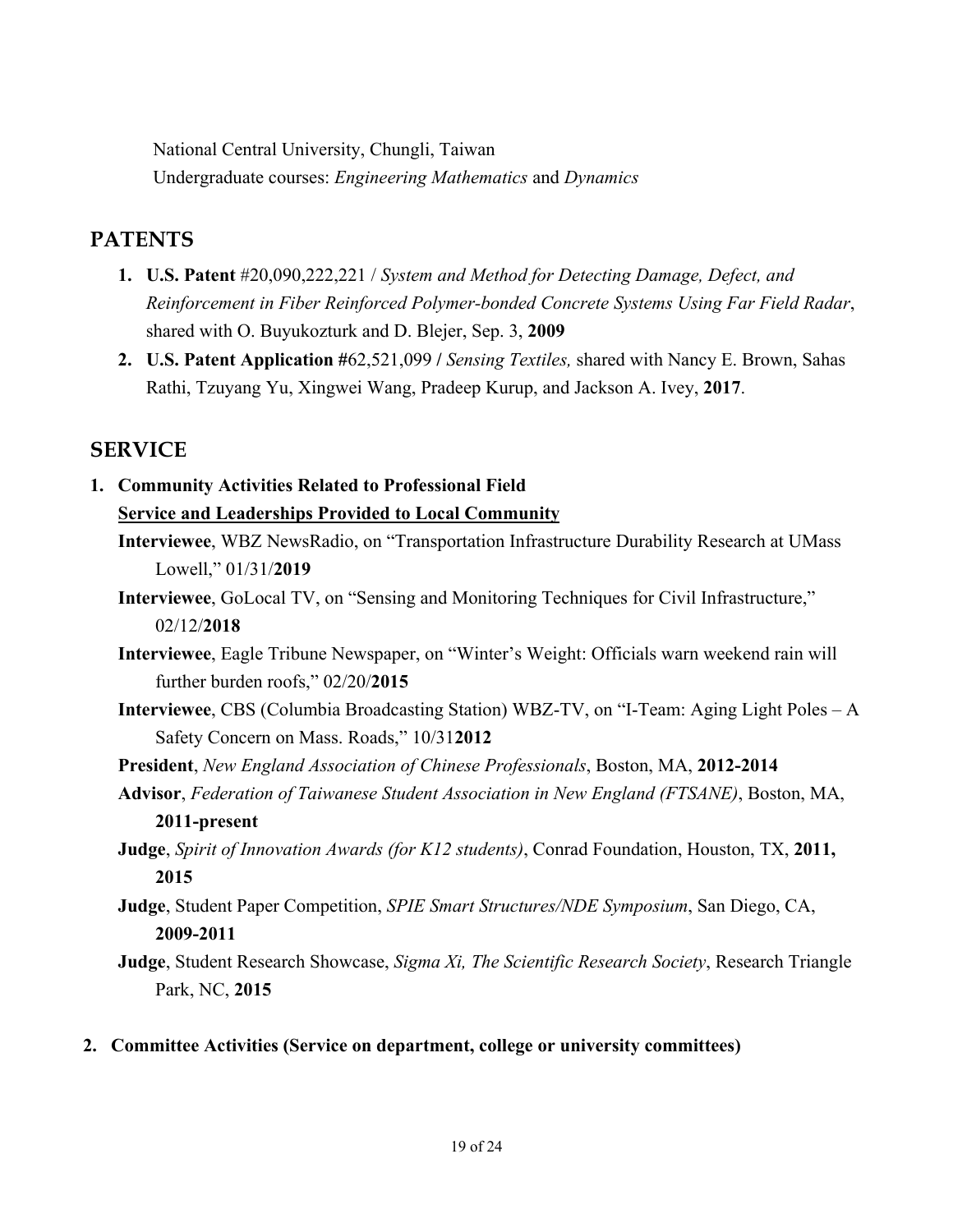- **Associate Chair for Doctoral Studies**, Department of Civil and Environmental Engineering, **2016~2021**
- **Faculty Search Committee (Structural Engineering)**, Chair, Department of Civil and Environmental Engineering, **2017-2018**
- **Faculty Search Committee (Environmental Engineering)**, Member, Department of Civil and Environmental Engineering, **2016-2017, 2018**

**Thesis Project Committee**, The Honors College, UML, **2015-present**

**Department Library Liaison/Representative**, UML Libraries, **2008-present**

**Faculty Search Committee**, Department of Civil and Environmental Engineering, **2011, 2012, 2013**

**Faculty Search Committee**, Department of Mechanical Engineering, **2013**

**3. Other Service to the University**

**Faculty Senate**, Department of Civil and Environmental Engineering, UMass Lowell, **2012 present**

**Coordinator**, *Review of Fundamentals of Engineering (EF) Exam*, **2010-2012**

**Lecturer**, *Review of Fundamentals of Engineering (FE) Exam*, **2010-2012**

**Participant**, *Open House Day*, **2008-present**

**Director of Partnerships (Taiwan)**, International Partnerships & Exchange, Office of the Provost, **2011-present**

## **INVITED TALKS AND PRESENTATIONS** (excluding conference presentations)

- 1 **2009** "*Introduction to Engineering*", Engineering Academy, Lowell High School, Lowell, MA, March 6
- 2 **2009** "*Distant radar subsurface imaging for reinforced concrete structures*," Millitech, Inc., Northampton, MA, May 28
- 3 **2009** "*A distant radar nondestructive evaluation technique for the in-depth damage detection of multi-layer concrete structures*," Department of Physics, University of Rhode Island, Kingston, RI, September 25
- 4 **2009** "*A distant imaging technique for FRP-concrete structures using inverse aperture radar*," Department of Civil Engineering, National Central University, Chungli, Taiwan, December 22
- 5 **2009** "*Development of a far-field inspection method for concrete structures*," Department of Construction Engineering, National Yunlin University of Science and Technology Yunlin, Taiwan, December 23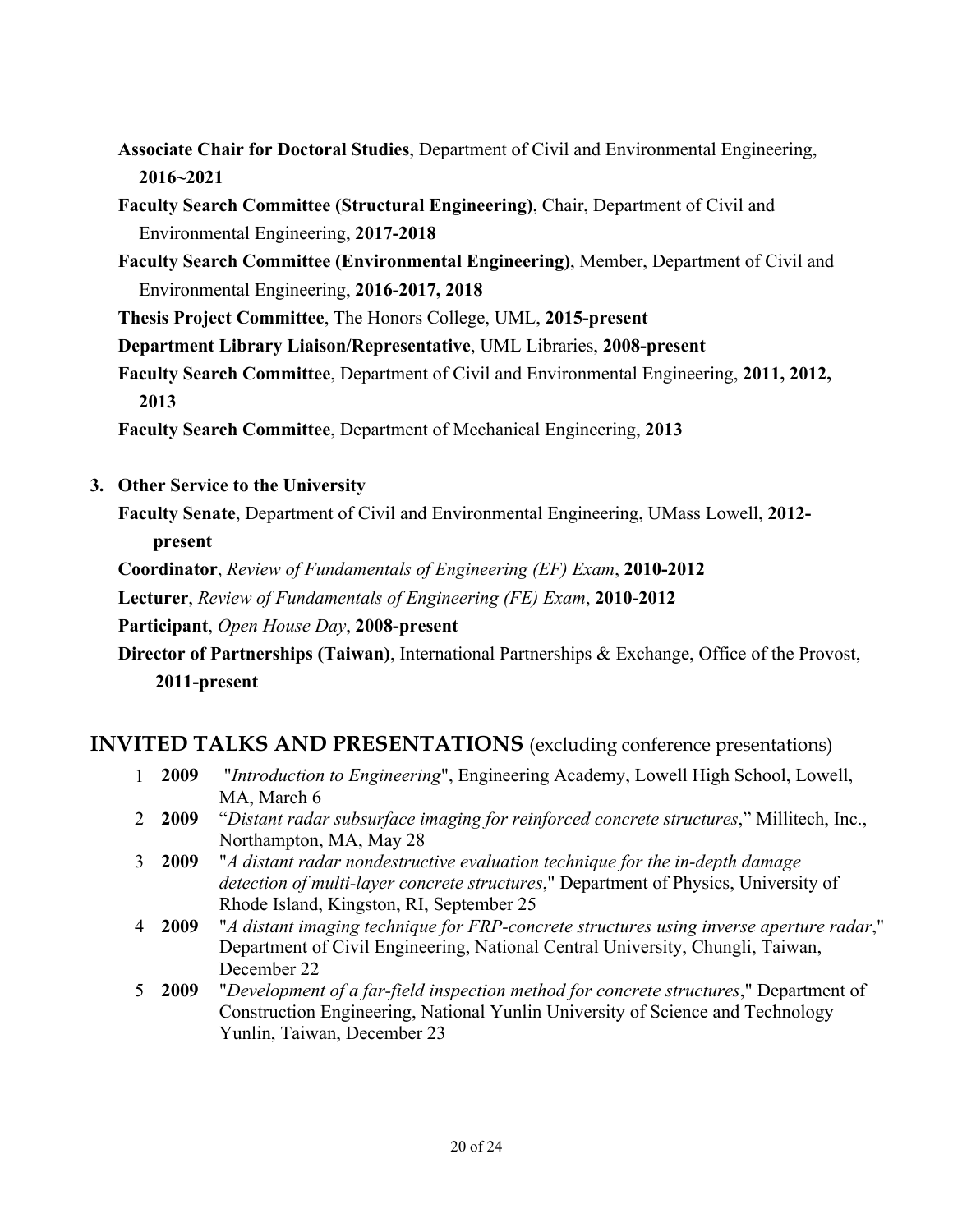- 6 **2009** "*A distant nondestructive testing method for the inspection of concrete structures*," Department of Civil Engineering, Chung Yuan Christian University, Yunlin, Taiwan, December 25
- 7 **2010** "*Introduction to Structural Inspection in Civil Engineering*", Engineering Academy, Lowell High School, Lowell, MA, March 4
- 8 **2011** "*Failures of Civil Infrastructure*," AIST, Tsukuba, Japan, January 11
- 9 **2011** "*Design, Manufacturing and Application of Structural Concrete*," AIST, Tsukuba, Japan, January 11
- 10 **2011** "*Far-field Airborne Radar Nondestructive Testing (FAR NDT)*," Japan Radio Company (JRC), Mitaka, Japan, January 13
- 11 **2011** "*Far-field Airborne Radar Nondestructive Testing (FAR NDT)*," Public Works Research Institute (PWRI), Tsukuba, Japan, January 14
- 12 **2011** "*Far-field Airborne Radar Nondestructive Testing (FAR NDT)*," AIST, Tsukuba, Japan, January 17
- 13 **2011** "*Engineering Education – Perspective from a MIT Alumni*," AIST, Tsukuba, Japan, January 18
- 14 **2011** "*Introduction to Finite Difference Time Domain Methods*," National Institute of Advanced Industrial Science and Technology (AIST), Tsukuba, Japan, January 19 & 18
- 15 **2011** "*Far-field Airborne Radar Nondestructive Testing Technique for Strengthened/ Repaired Concrete Structures Using Fiber Reinforced Polymers*," Tamkang University, Taiwan, January 21
- 16 **2011** "*Remote Surface and Subsurface Sensing of Multilayer Concrete Systems*," Department of Electrical and Computer Engineering, UMass Dartmouth, North Dartmouth, MA, February 4
- 17 **2011** "*Synthetic Aperture Radar Imaging for the Distant Inspection of Multi-layer GFRPconcrete Structures*," National Taipei University of Technology (NTUT), Taipei, Taiwan, October 26
- 18 **2012** "*Integrated multimodal sensor for remote sensing of highway bridges*," TRB (Transportation Research Board) 91st Annual Meeting, January 22, Washington, D.C.
- 19 **2012** "*Advanced Sensing Technologies for the Condition Assessment of Civil Infrastructure,*" 1.562 High-Performance Structures MEng Project, Department of Civil and Environmental Engineering, Massachusetts Institute of Technology, Cambridge, MA, February 29
- 20 **2013** "*Multi-Modal Remote Sensing System for Bridge Inspection and Monitoring*," New Hampshire Society of Professional Engineers (NHSPE), Bedford, NH, February 21
- 21 **2013** "*Theory and Application of Dielectric Materials*," College of Engineering, National Chung-Hsing University (NCHU), Taichung, Taiwan, Aug. 15-19
- 22 **2013** "*Multiphysical Investigation of a Reinforced Concrete Beam using Radar and Digital Image Correlation*," Department of Construction Engineering, National Yunlin University of Science and Technology, Yunlin, Taiwan, August 21
- 23 **2013** "*Advanced Sensing Technologies for the Condition Assessment of Civil Infrastructure*," Department of Computer Sciences, Tufts University, October 30
- 24 **2014** "*Multiphysical Inspection and Monitoring of Aging Civil Infrastructure Systems*," iRobot Corporation, Burlington, Massachusetts, January 28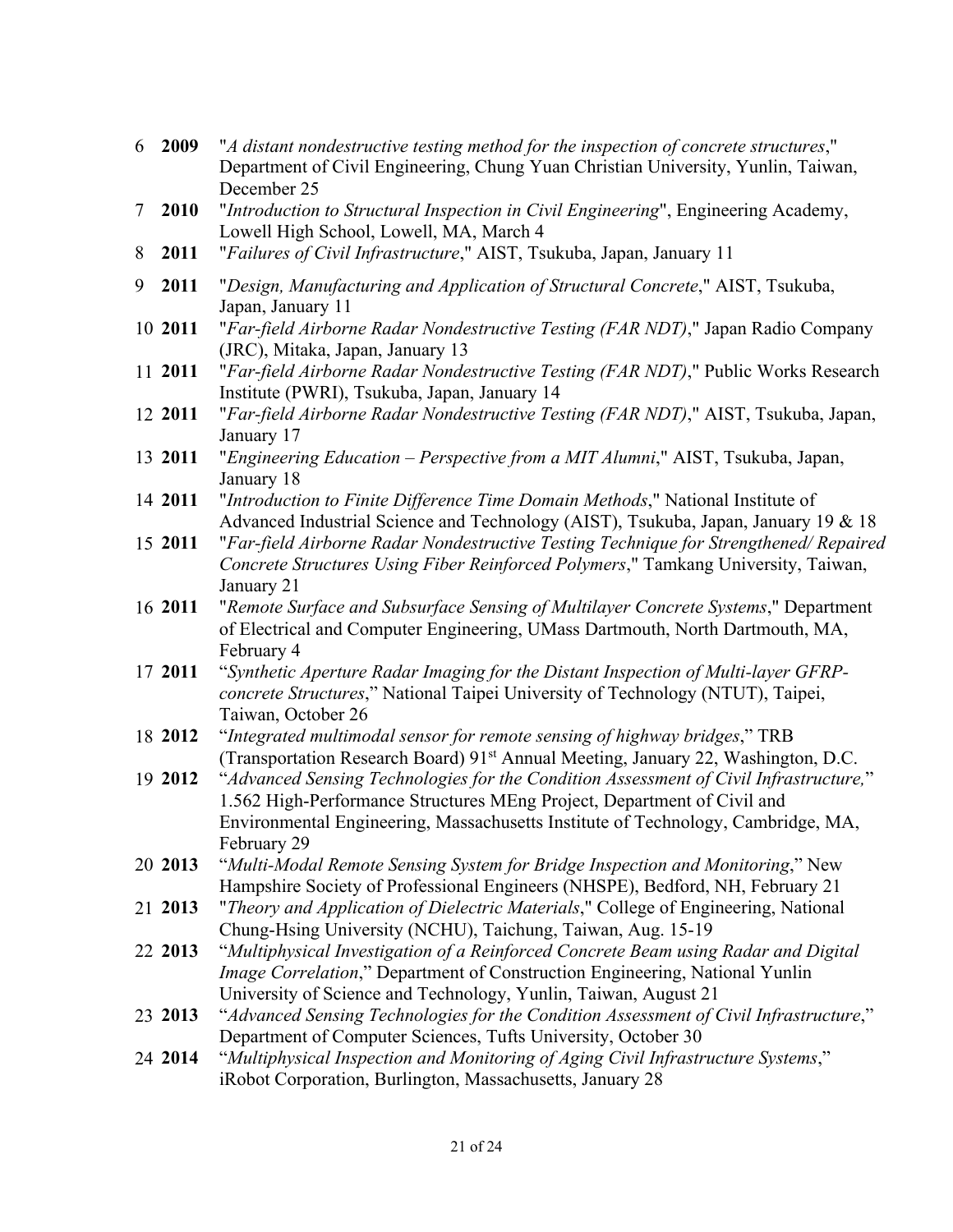- 25 **2014** "*Radar Imaging of Concrete Structures*," Massachusetts Department of Transportation (MassDOT), Boston, Massachusetts, September 24
- 26 **2015** "*Quantitative Sensing of Bridges, Railways, and Tunnels with Autonomous Unmanned Aerial Vehicles*," Simpson, Gumpertz, and Heger (SGH) Corporation, Waltham, Massachusetts, January 8
- 27 **2015** "*Condition Assessment of Concrete Structures using Radar Imaging*," City University of Hong Kong, Hong Kong, China, November 17
- 28 **2015** "*Electromagnetic Characterization of Concrete Structures using Synthetic Aperture Radar Imaging*," National Taiwan University, Taipei, Taiwan, November 24
- 29 **2016** "*Quantitative Sensing of Bridges with Autonomous Unmanned Aerial Vehicles,*" Sensing Technologies for Transportation Applications Workshop, Transportation Research Board (TRB), Washington, D.C., January 10
- 30 **2016** "Quantitative sensing of bridges, railways, and tunnels with automatous unmanned aerial vehicles," Nobis Engineering, Inc., Lowell, MA, March 15
- 31 **2016** "*Surface and Subsurface Sensing of Bridges using Unmanned Aerial Vehicle with Radar and Image Sensors*," The 29th Annual Symposium on the Application of Geophysics to Engineering and Environmental Problems (SAGEEP), Session: Highway Geophysics, March 22
- 32 **2016** "*Condition Assessment for Resilient and Sustainable Civil Infrastructure*," National Society for Black Engineers 42nd Annual Convention, Boston, Massachusetts, March 25
- 33 **2016** "*Non-Destructive Evaluation of Moisture Content inside Cementitious Composites using Synthetic Aperture Radar*," The 7th Advances in Cement-Based Materials (Cements 2016), The American Ceramic Society, Northwestern University, Evanston, IL, July 10- 13
- 34 **2016** "*Radar Imaging of Construction Materials*," Summer Workshop of Engineering NDE&SHM Technologies in Civil Infrastructures, National Kaohsiung University of Applied Sciences, Kaohsiung, Taiwan, July 22
- 35 **2016** "Imaging Radar Sensors for Surface and Subsurface Sensing of Concrete Structures," Taiwan Construction Research Institute (TCRI), Taipei, Taiwan, July 25
- 36 **2016** "*Portable Imaging Radar for Surface and Subsurface Sensing of Concrete Structures*," Chaoyang University of Technology (CYUT), Taichung, Taiwan, July 25
- 37 **2016** "*Inspection and Monitoring of Engineering Structures*," College of Engineering, National Chung-Hsing University (NCHU), Taichung, Taiwan, July 26-28
- 38 **2017** "*Photonically Tunable Electric Permittivity of Organic Metamaterials*," National Institute of Standards and Technology (NIST), Gaithersburg, MD, Jan. 11
- 39 **2017** "*Imaging Radar for Construction Materials*," National Institute of Standards and Technology (NIST), Gaithersburg, MD, Jan. 11
- 40 **2017** "*Imaging Radar and DIC Sensors on a UAV Platform for Bridge Inspection*," Transportation Research Board (TRB) Workshop on Sensing Technologies for Transportation Applications, Washington DC, Jan. 12
- 41 **2017** "*Surface abd Subsurface Imaing using Synthetic Aperture Radar and Digital Image Correlation for Bridge Inspection*," Geophysical Survey Systems, Inc. (GSSI), Nashua, NH, Jan. 31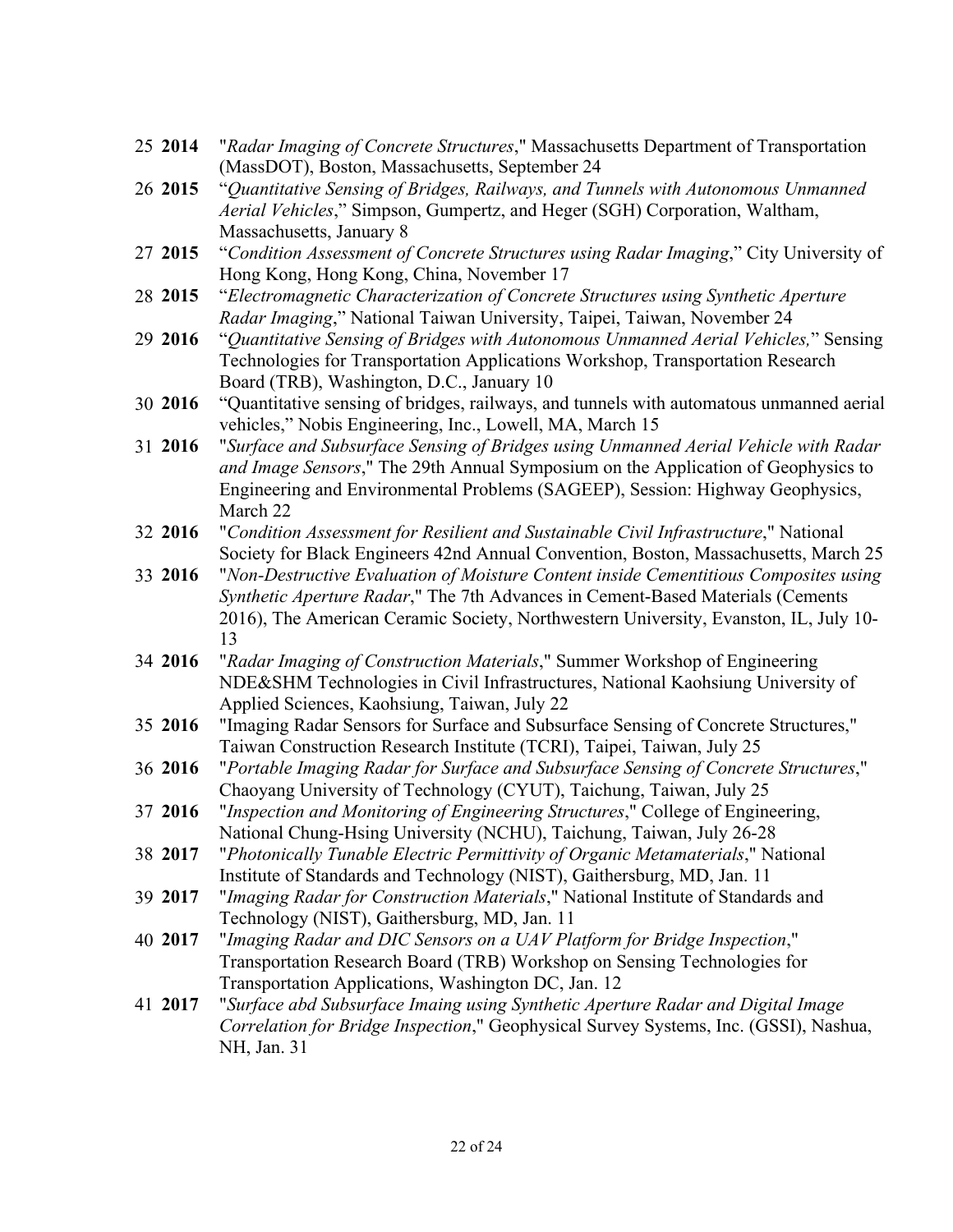- 42 **2017** "*Bridge Inspection and Monitoring usin UAV with Radar and Optical Sensors*," the 30th Transportation Forum, Department of Civil and Environmental Engineering, University of Rhode Island, Kingston, RI, Oct. 26
- 43 **2017** "*Ground Penetrating Radar and Synthetic Aperture Radaring Imaging for Surface and Subsurface Sensing*," Space Physics Seminar Series, Department of Physics, UMass Lowell, Lowell, MA, Nov. 2
- 44 **2017** "*Autonomous Remote Sensing of Bridges using UAV with Radar and Optical Sensors*," Department of Civil and Environmental Engineering, Western New England University, Springfield, MA, Nov. 21
- 45 **2017** "*Civil Infrastructure Inspection and Monitoring using Mobile Radar and Optical Sensors*," College of Mechanical and Electrical Engineering, National Taipei University of Technology, Taipei, Taiwan, Dec. 21.
- 46 **2017** "*Microwave Characterization of Multi-phase Dielectrics for Condition Assessment*," Department of Agricultural Chemistry, National Taiwan University, Taipei, Taiwan, Dec. 22.
- 47 **2018** "*Subsurface Condition of Concrete Structures using Imaging Radar*," Conversation Starters on Forensics, Saab Center Atrium, UMass Lowell, Lowell, MA, Apr. 4.
- 48 **2018** "*Modeling Structural Deformation and Interpreting Measurements,*" Workshop on Sensing Textiles, Saint-Gobain North America, Northborough, MA, Oct. 22.
- 49 **2018** "*Electromagnetic Detection and Identification of Concrete Cracking in Highway Bridges*," The 1st TIDC Annual Conference, Marriott Portsmouth, NH, Nov. 8.
- 50 **2018** "*Subsurface Moisture Characterization of Multiphase Cementitious Composites using Synthetic Aperture Radar*," (invited talk) Department of Physics, UMass Lowell, Lowell, MA, Nov. 14.
- 51 **2019** "*Remote Sensing using Synthetic Aperture Radar Imaging for Subsurface Sensing*," Workshop on Highway Research, University Crossing, Lowell, MA, Feb. 27.
- 52 **2019** "*Strain-Based Health Monitoring for Bridges*," Seminar Talk for visitors from Saint-Gobain North America and American Railroad Engineers (ARE) Corp., Lowell, MA Mar. 14.
- 53 **2019** "*Engineering Education – The MIT Example*," Seminar Talk, SERG Meeting, Department of Civil and Environmental Engineering, Lowell, MA, Mar. 28.
- 54 **2019** "*Research Methodology – A Very Brief Introduction*," Seminar Talk, SERG Meeting, Department of Civil and Environmental Engineering, Lowell, MA, Mar. 28.
- 55 **2019** "*Microwave Concrete Diagnostics*," Seminar Talk for visitors from Asahi Kasei Advance Corp. (Tokyo, Japan), Perry Hall 315, UMass Lowell, Lowell, MA Sep. 12.
- 56 **2019** "*About Portland Cement Concrete: Past, Present, and Future*," (keynote speech), Annual Conference of NEACP (New England Association of Chinese Professionals), MIT, Cambridge, MA, Nov. 26.
- 57 **2019** "Imaging of Concrete Materials and Structures using Synthetic Aperture Radar," (invited talk), Department of Civil Engineering, National Cheng Kung University (NCKU), Tainan, Taiwan, Dec. 19.
- 58 **2019** "*Multimodal Design of Structural Health Monitoring Systems for Civil Infrastructures*," The 2019 Asian Pacific Congress on Computation Mechanics (APCOM), ICC, Taipei, Taiwan, Dec. 20.